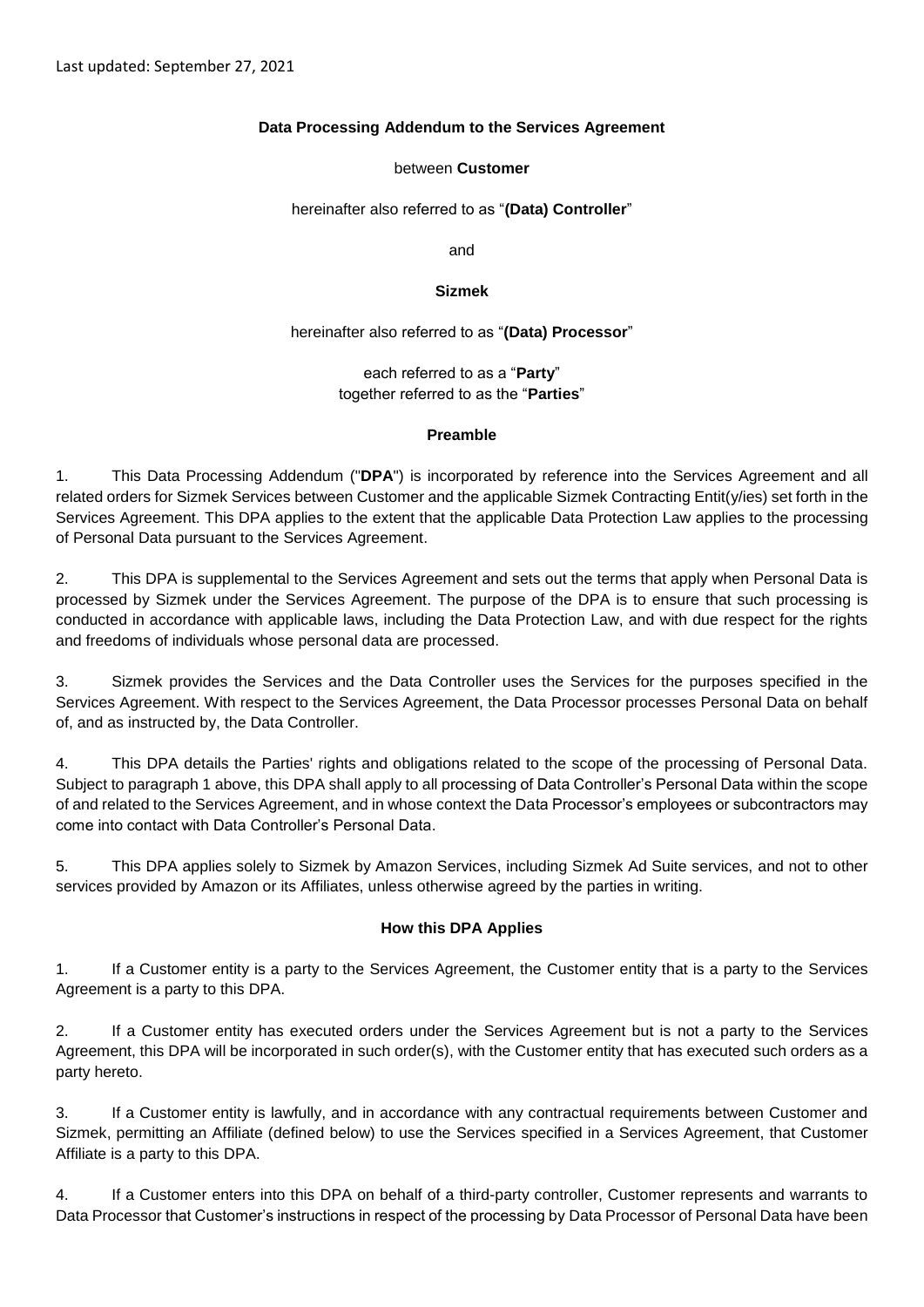notified to, and authorized by, the third-party controller of Personal Data, in accordance with Customer's obligations under the Data Protection Law.

5. This DPA will not be valid and legally binding if the applicable Customer entity is not a party to the Services Agreement or order(s), is not a Customer Affiliate lawfully permitted to use the Sizmek Services, or is an indirect customer through an authorized reseller of Sizmek. An indirect customer should contact the authorized reseller about its contract with that reseller.

# **Section 1 Definitions**

**Affiliate(s):** has the same meaning ascribed to it in the Services Agreement and, if not defined in the Services Agreement, means any legal entity directly or indirectly controlling, controlled by or under common control with a Party.

**Customer:** means the non-Sizmek party to both the Services Agreement and this DPA that uses the Services.

**Data Protection Law**: means the GDPR and any national implementing laws, regulations and secondary legislation pertaining thereto, as amended or updated from time to time, as may be applicable in the particular context. Any reference to the applicable law of the European Economic Area (the "**EEA**"), including the GDPR, that is directly applicable or directly effective in the United Kingdom at any time is a reference to such law as it applies in England and Wales from time to time including as retained, amended, extended, re-enacted or otherwise given effect on or after 11pm on the 31 of January 2020 (the "**UK Data Protection Law**").

**Data Subjects**: means the individuals whose Personal Data is being processed hereunder.

**Personal Data**: means the personal data (as defined in Data Protection Law) about any natural person supplied or collected by or on behalf of Customer in connection with the Services.

**Services**: means the System and other services of Sizmek that process Personal Data and that are used by Customer pursuant to a Services Agreement, including for the delivery of digital advertisements to digital advertising media, measurement and data enablement, creative management and optimisation, media execution and reporting to create effective digital advertising campaigns.

**Services Agreement**: means each currently effective agreement between Sizmek and Data Controller pursuant to which Data Processor processes Personal Data for Data Controller.

**Sizmek**: means, in respect of the Services Agreement, the applicable Sizmek Contracting Entity party to the Services Agreement, and in respect of the DPA, Amazon Europe Core S.à r.l. ("**AEC**").

**Sizmek Contracting Entities**: means the Sizmek (Amazon) entity(ies) party to the Services Agreement, AEC, or any of their applicable Affiliates.

**Standard Contractual Clauses**: means (i) in case of transfers of EEA Personal Data subject to the GDPR outside of the EEA, (x) for Services Agreements entered into on or after September 27, 2021, the standard contractual clauses promulgated pursuant to the Commission Implementing Decision (EU) 2021/914 of 4 June 2021 on standard contractual clauses for the transfer of personal data to third countries pursuant to Regulation (EU) 2016/679 of the European Parliament and of the Council (the "**2021 EU Contractual Clauses**"), as set forth in **Schedule C**, and (y) for Services Agreements entered into before September 27, 2021, the standard contractual clauses promulgated pursuant to the European Commission Decision of 5 February 2010 on standard contractual clauses for the transfer of personal data to processors established in third countries under Directive 95/46/EC (the "**EU Contractual Clauses**"), as set forth in **Schedule D**; and (ii) in case of transfers of Personal Data subject to the UK Data Protection Law outside of the United Kingdom, the EU Contractual Clauses, as set forth in **Schedule D**.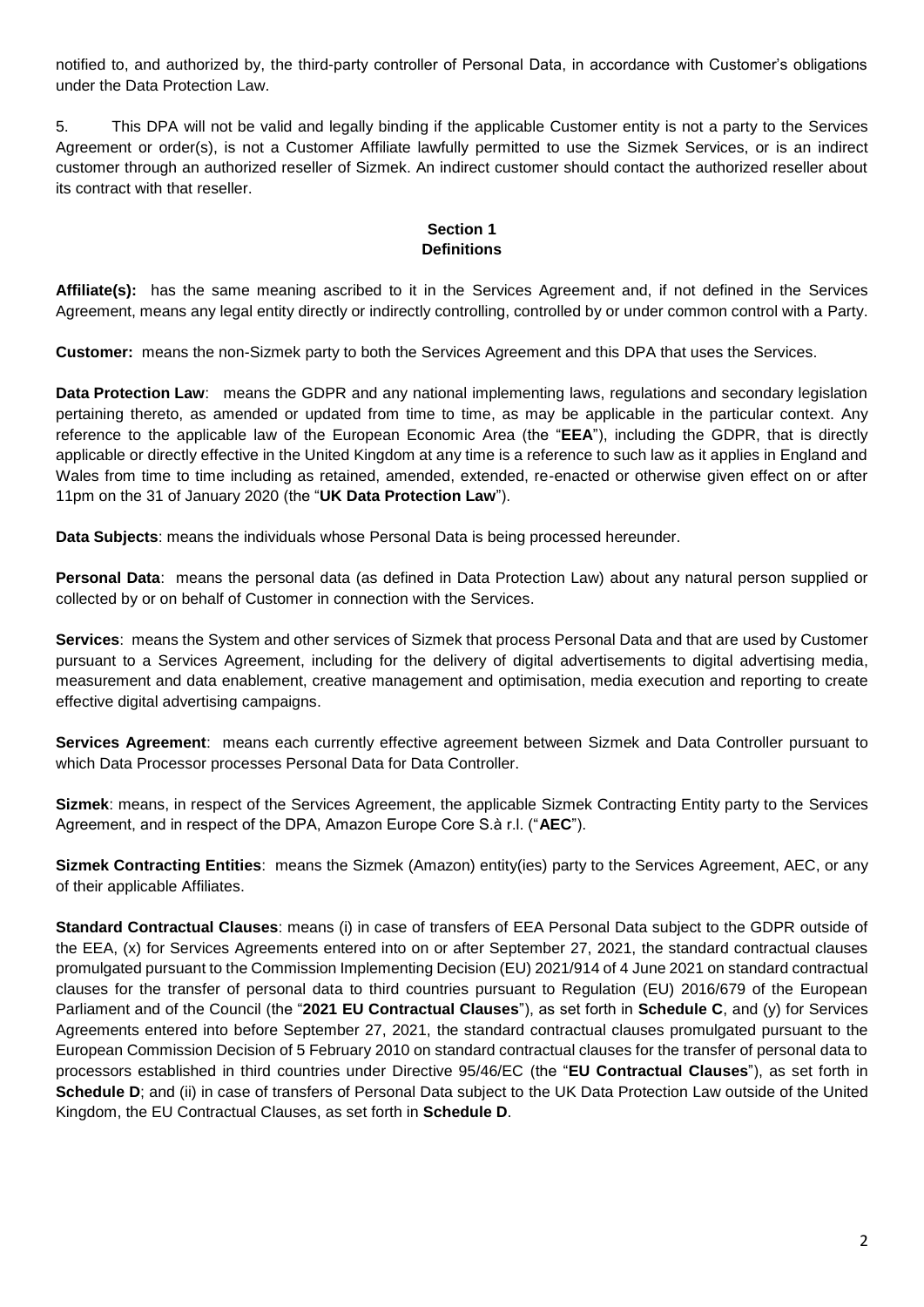## **Section 2 Subject of the DPA (Data Processing)**

1. The scope, extent, duration and nature of the collection, processing and use of Personal Data as well as the types of Personal Data and categories of Data Subjects are set out in the Services Agreement and/or **Schedule A** attached hereto and both the Data Controller and Data Processor shall comply with all applicable requirements of the applicable Data Protection Law.

2. The Data Controller selected Sizmek as a service provider by exercising its duties of diligence under the applicable Data Protection Law. It is the intent of the Parties that the Services Agreement includes a written mandate within the meaning of the Data Protection Law and governs the Parties' rights and obligations in the context of data processing.

3. To the extent this DPA employs the term "(data) process(ing) (of data)," it refers, in a general way, to the collection, processing, and use of Personal Data, including but not limited to obtaining, storing, altering, transmitting, blocking, deleting, using, anonymising, pseudonymising, encrypting or otherwise using data within the meaning of the applicable Data Protection Law.

4. Direction means the written instruction issued by the Data Controller to Sizmek, and directing the latter to perform a specific action with regard to Personal Data (e.g. processing, anonymisation, blocking, deletion, disclosure). "Written direction" includes input by Data Controller into the Sizmek's computer systems using Data Controller's log-ins to the Services.

# **Section 3 Data Controller's Rights and Obligations**

1. The Data Controller is responsible (within the meaning of the applicable Data Protection Law) for the Data Processor's processing of data. Data Controller shall ensure it has all necessary appropriate consents and notices in place to enable lawful transfer of Personal Data to, and processing of Personal Data by, the Data Processor for the duration and purposes of the Services Agreement.

2. The Data Controller may at any time issue supplementary directions regarding the purpose, manner and extent of the processing of the Personal Data. The Data Controller shall bear any additional costs arising from this; the Data Processor is entitled to demand an advance payment. The Data Processor may refuse performing additional or modified data processing, in which case (i) the Data Controller and Data Processor may agree to accordingly reduce the scope of Personal Data processing by the Data Processor on behalf of the Data Controller or (ii) the Data Controller may terminate the Services Agreement and the Personal Data processing pursuant thereto.

3. The Data Controller shall ensure that Data Subjects' rights are observed and should third parties take legal action or make other claims against the Data Processor or its Affiliates on the grounds of data processing, the Data Controller will indemnify the Data Processor and its Affiliates in respect of any such claim.

4. Prior to the commencement of data processing and in regular intervals thereafter, the Data Controller shall assure itself that the Data Processor has implemented technical and organisational measures to protect the Personal Data.

5. The Data Controller will promptly notify the Data Processor if and when it detects errors or irregularities in connection with the processing of Personal Data.

# **Section 4 Data Processor's Rights and Obligations**

1. Without prejudice to the generality of Section 2 hereof, the Data Processor shall, in relation to any Personal Data processed in connection with the performance of obligations under the Services Agreement:

a. process that Personal Data only on the written instructions of the Data Controller unless the Data Processor is otherwise required by the laws of, as applicable, the European Union, any member state thereof, or the United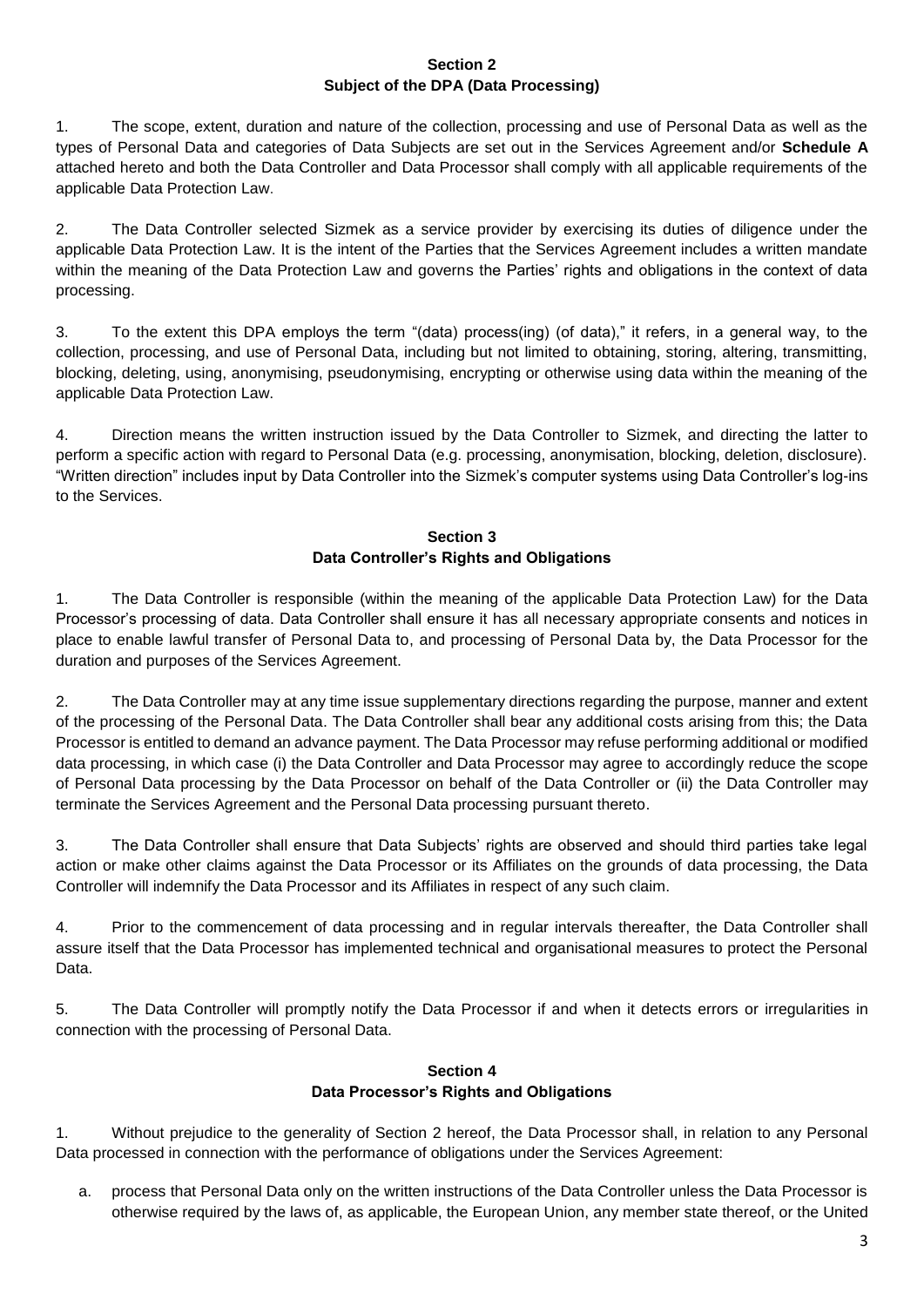Kingdom ("**Applicable Laws**"). Where the Data Processor is relying on Applicable Laws as the basis for processing Personal Data, the Data Processor will inform the Data Controller of the requirement before the processing required by Applicable Laws unless those Applicable Laws prohibit the Data Processor from so notifying the Data Controller;

- b. ensure that it has in place the appropriate technical and organisational measures set out in **Schedule B**, which have been reviewed and approved by the Data Controller, to protect against unauthorised or unlawful processing of Personal Data and against accidental loss or destruction of, or damage to, Personal Data, appropriate to the harm that might result from the unauthorised or unlawful processing or accidental loss, destruction or damage and the nature of the data to be protected, having regard to the state of technological development and the cost of implementing any measures (those measures may include, where appropriate, pseudonymising and encrypting Personal Data, protecting confidentiality, integrity, availability and resilience of its systems and Services, ensuring that availability of and access to Personal Data can be restored in a timely manner after an incident, and regularly assessing and evaluating the effectiveness of the technical and organisational measures adopted by it);
- c. ensure that all personnel who have access to and/or process Personal Data are obliged to keep the Personal Data confidential; and
- d. at the Data Controller's cost, assist the Data Controller: (i) in responding to any request from a Data Subject; (ii) in responding to requests, investigations or audits by a Data Protection Law supervisory authority or regulator (a "**Data Protection Authority**"); and (iii) in complying with any request by Data Controller with respect to ensuring compliance with Data Controller's obligations under the Data Protection Law with respect to security, breach notifications, impact assessments and consultations with Data Protection Authorities in connection with processing of Personal Data hereunder, provided that Data Processor shall notify Data Controller without undue delay should it receive any such request or query from a Data Subject or a Data Protection Authority if such request is identified to Data Processor as pertaining to the Personal Data of the Data Controller; provided further that this does not preclude the Data Processor from making tools available directly to Data Subjects that they may use to fulfil requests pertaining to their Personal Data (in which case no notification need be provided to Data Controller with respect to such requests);
- e. notify the Data Controller without undue delay on becoming aware of a Personal Data breach;
- f. at the written direction of the Data Controller, delete or return Personal Data and copies thereof to the Data Controller within reasonable time of termination of the Services Agreement unless required by Data Protection Law or permitted by Services Agreement to store the Personal Data; and
- g. maintain complete and accurate records and information to demonstrate its compliance with this Section 4.

2. Data Controller agrees that Data Processor may transfer Personal Data outside of the EEA or the United Kingdom, as applicable, pursuant to the Standard Contractual Clauses or an alternative recognized compliance standard for the lawful transfer of Personal Data outside such territory.

3. Data Processor has appointed a Data Protection Officer (DPO). The appointed person may be reached by contacting [sizmek-legal@amazon.com.](mailto:sizmek-legal@amazon.com)

# **Section 5 Subcontractors**

The Data Controller consents to the Data Processor using Affiliate and third-party sub-processors of Personal Data under this DPA. The Data Processor confirms that it has entered or (as the case may be) will enter with such subprocessors into a written agreement incorporating terms which are substantially similar to those set out in this DPA. As between the Data Controller and the Data Processor, the Data Processor shall remain fully liable for all acts or omissions of any third-party processor appointed by it pursuant to this Section 5.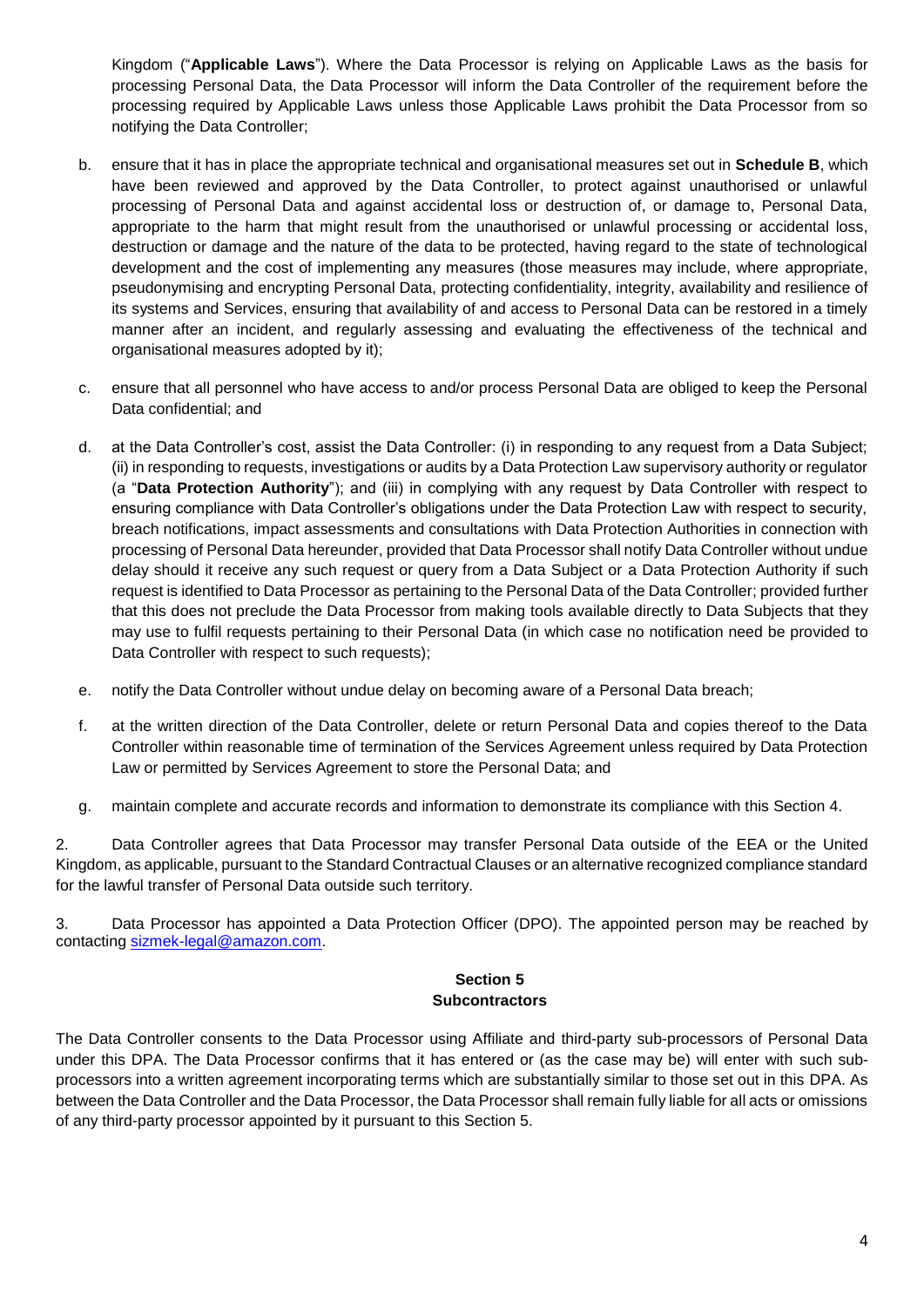# **Section 6 Audit Rights**

1. The Data Processor is obliged to assure compliance with the technical and organisational measures as set out in **Schedule B** by way of presenting upon request by Data Controller, a suitable opinion, or a report or excerpt of a report by an independent institution (e.g., accounting auditor, controller, internal or external data protection officer, IT security department, privacy auditor, quality auditor), or a suitable certification by an IT security or privacy audit ("**Report**"). The Report shall enable the Data Controller to reasonably assure itself of the Data Processor's compliance with the technical and organisational measures set out in **Schedule B**.

2. The Data Processor may refuse, at its own discretion and taking into account the Data Controller's statutory duties, to disclose certain information that is sensitive with respect to the Data Processor's business or if the Data Processor could violate statutory or contractual obligations by disclosing the information. In particular, the Data Controller is not granted access to information on the Data Processor's other business partners, on costs, on quality audit and contract management reports, as well as on any and all other non-public information of the Data Processor not directly necessary in view of statutory audit rights.

# **Section 7 Standard Contractual Clauses**

1. The Standard Contractual Clauses will apply to Personal Data that is transferred outside the EEA or the United Kingdom (as applicable), either directly or via onward transfer, to any country not lawfully recognised as providing an adequate level of protection for personal data (as described in the applicable Data Protection Law). The Standard Contractual Clauses will not apply (i) to Personal Data that is not transferred, either directly or via onward transfer, outside such territory or (ii) to the extent the Personal Data is transferred outside such territory pursuant to an alternative recognised compliance standard for the lawful transfer of personal data (as defined in the applicable Data Protection Law) or as part of a transfer that is otherwise not legally required to be subject to the Standard Contractual Clauses.

2. With respect to onward transfers of Personal Data at the direction of the Data Controller to other providers or third parties (i.e., onward transfers other than transfers to subprocessors of Sizmek for purpose of performing services on behalf of Sizmek), the Data Controller is solely responsible for entering into standard contractual clauses or obtaining other legally sufficient mechanism for transfer of the Personal Data to such third parties.

# **Section 8 Term of Addendum**

Except where this DPA expressly stipulates any surviving obligation, the term of this DPA shall commence upon the later of the effectiveness of (i) the applicable Services Agreement and (ii) the applicable Data Protection Law, and terminate upon termination or expiration of the Services Agreement.

# **Section 9 Miscellaneous**

1. Where GDPR is the applicable Data Protection Law, this DPA shall be governed by the laws of the Grand Duchy of Luxembourg.

2. This DPA shall constitute a binding part of the Services Agreement. Unless the foregoing has been regulated otherwise, the terms of the Services Agreement shall apply to this DPA accordingly.

3. In the event that individual provisions of this DPA are ineffective, the remaining provisions of the DPA and the Services Agreement hereof continue in full force and effect.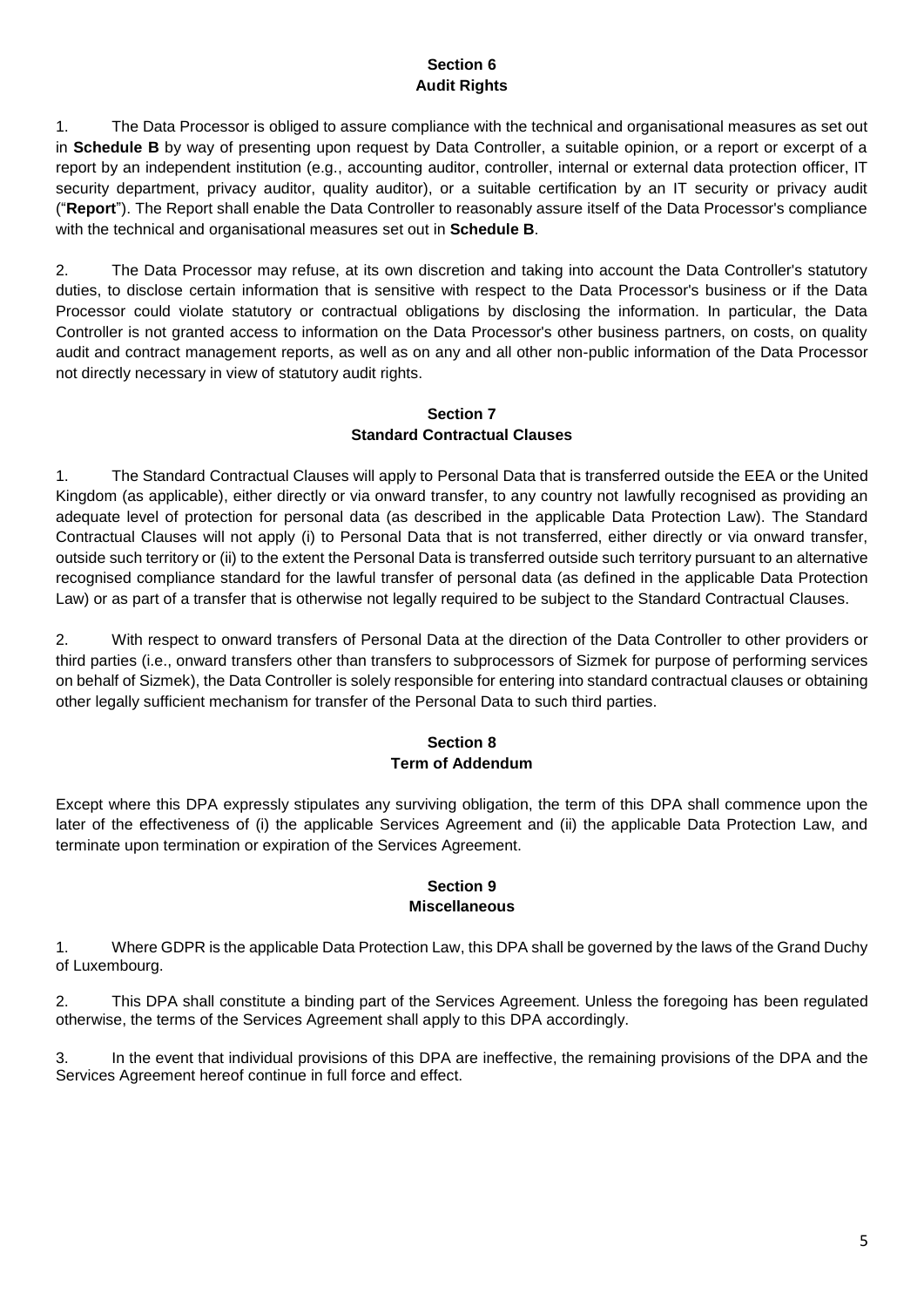# **SCHEDULE A**

## **DATA PROCESSING ACTIVITIES**

In the provision of the Services as instructed by the Data Controller, Sizmek employs data collection technologies (such as advertising tags, pixels and cross-device graphs) on digital properties (such as digital advertisements, internet or mobile websites and mobile applications) that are designed to enable the collection and processing of pseudonymous data that may be Personal Data, including user agent identifiers (such as unique IDs associated with cookies and mobile advertising IDs), IP addresses, geographic data (latitude and longitude), and other non-personal metadata that is associated with such pseudonymous data (such as HTTP header data).

Depending upon the Services selected by the Data Controller and the instructions of the Data Controller regarding processing activities carried out by the Services (including instructions received by the configuration of the Services by or at the direction of the Data Controller), Data Processor processes Personal Data to provide the Services, such as to serve digital advertisements into selected inventory, to target digital advertisements to Data Subjects that comprise audiences created from the use of pseudonymous Personal Data about such Data Subjects, and to measure and report on Data Subjects' interactions with digital advertisements provided via the Services.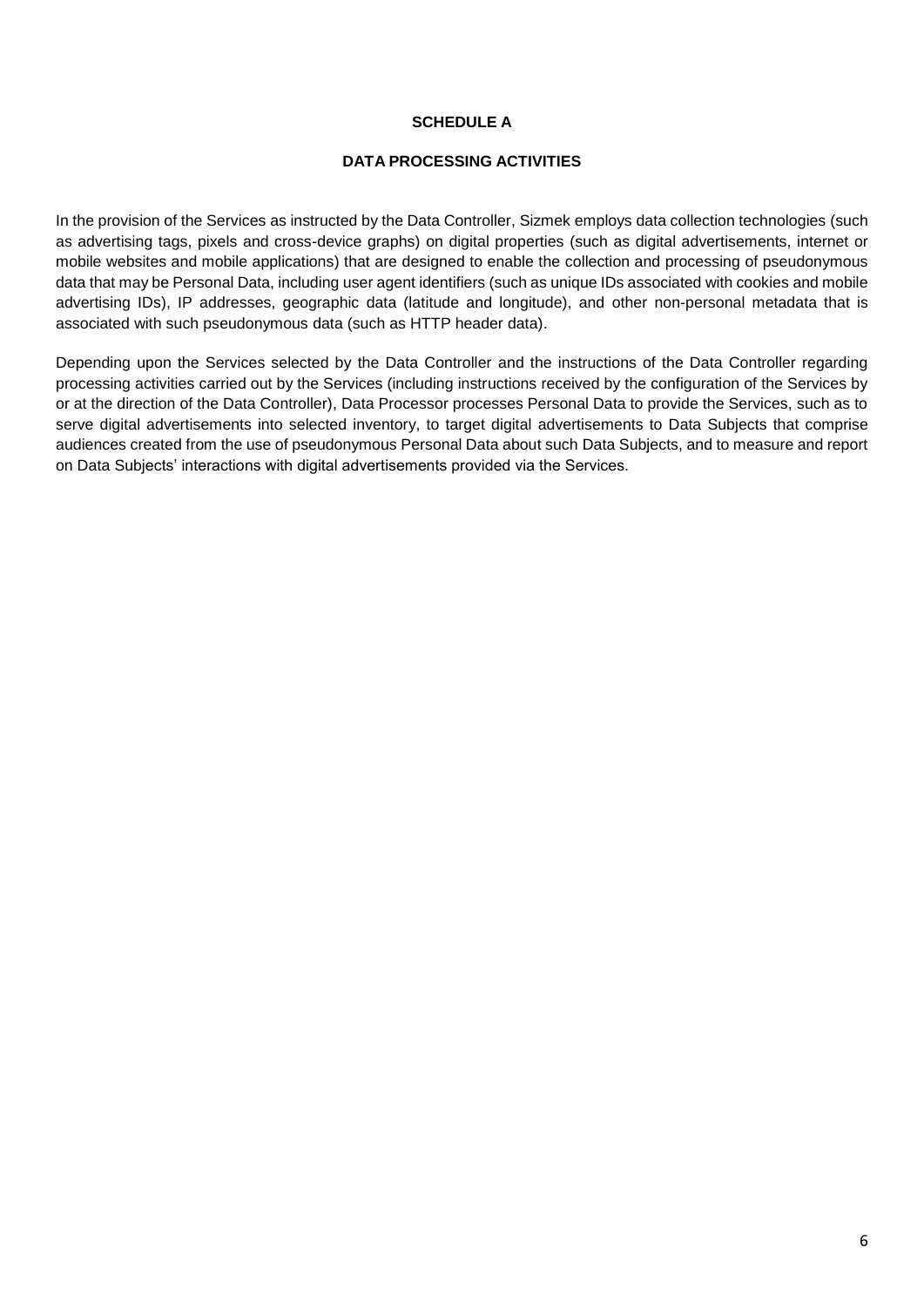# **SCHEDULE B**

### **TECHNICAL AND ORGANISATIONAL MEASURES**

The Data Processor shall implement appropriate technical and organisational security measures to protect the Personal Data it processes from unintended or unauthorized access or disclosure, including but not limited to the following measures:

Physical security: When equipment and mobile units are not used, the equipment and the units are secured from unauthorized physical access or use and all access and use is under the direct physical supervision of an authorized individual.

Back-up copies: The Personal Data is backed up routinely. The copies are stored separately and with due care, to enable restoration of the Personal Data.

Control of access: Access to the Personal Data is limited by logical access controls. User-ID and password are not transferred. Procedures for the granting and closing of access are established by policy and controlled by an authorized administrator.

Communication of data: Excluding ad-serving data such as HTTP header data, which Data Controller acknowledges is transferred over the open internet, communication of the Personal Data should only take place in a secure environment.

Destruction of data: When equipment or mobile units containing Personal Data are no longer used to process Personal Data, the Personal Data is permanently deleted on the equipment, to prevent restoration of the Personal Data.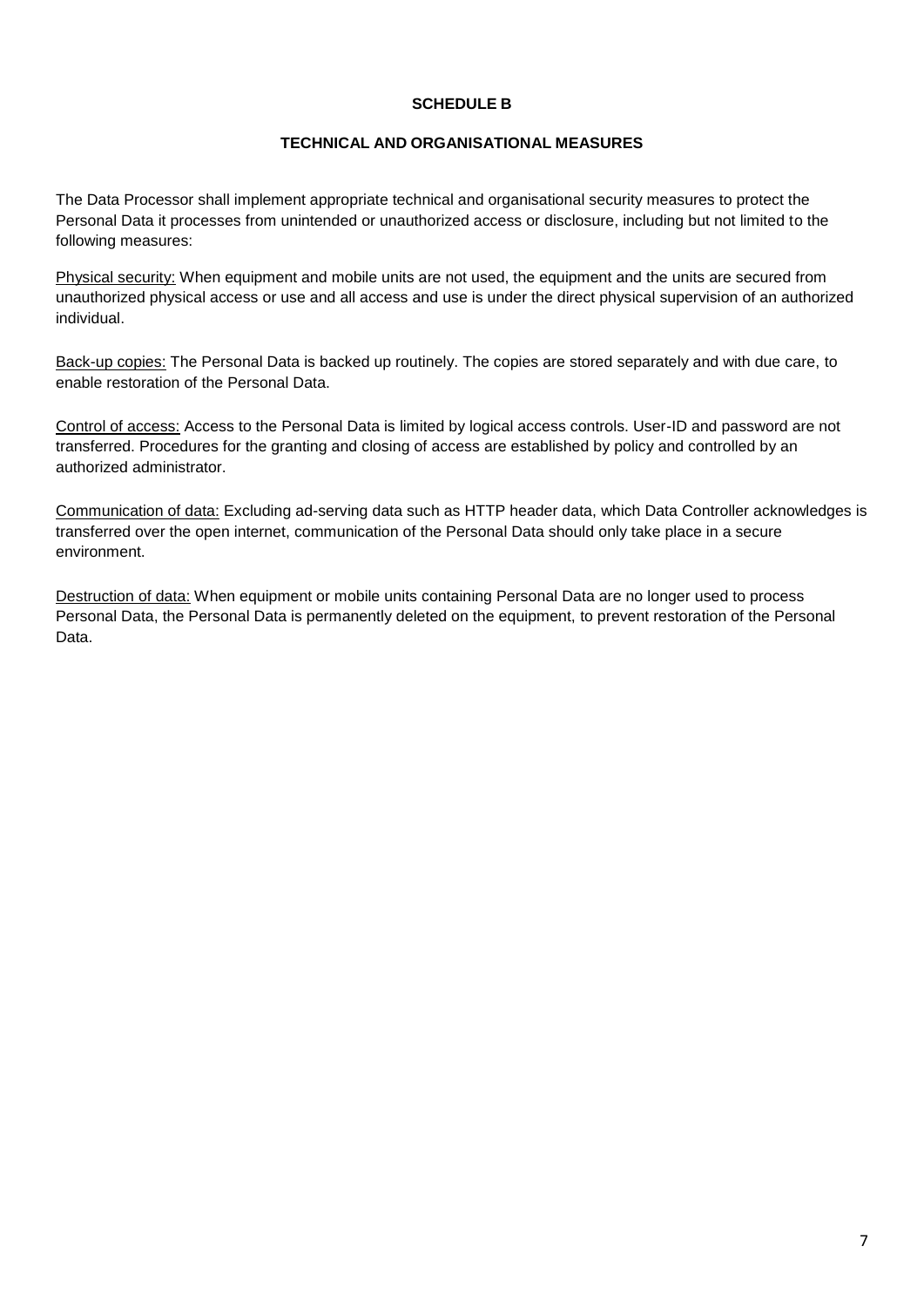### **SCHEDULE C**

#### **2021 EU CONTRACTUAL CLAUSES**

### SECTION I

### *Clause 1*

## **Purpose and scope**

- (a) The purpose of these standard contractual clauses is to ensure compliance with the requirements of Regulation (EU) 2016/679 of the European Parliament and of the Council of 27 April 2016 on the protection of natural persons with regard to the processing of personal data and on the free movement of such data (General Data Protection Regulation) for the transfer of personal data to a third country.
- (b) The Parties:
	- (i) the natural or legal person(s), public authority/ies, agency/ies or other body/ies (hereinafter 'entity/ies') transferring the personal data, as listed in Annex I.A (hereinafter each 'data exporter'), and
	- (ii) the entity/ies in a third country receiving the personal data from the data exporter, directly or indirectly via another entity also Party to these Clauses, as listed in Annex I.A (hereinafter each 'data importer') have agreed to these standard contractual clauses (hereinafter: 'Clauses').
- (c) These Clauses apply with respect to the transfer of personal data as specified in Annex I.B.
- (d) The Appendix to these Clauses containing the Annexes referred to therein forms an integral part of these Clauses.

#### *Clause 2* **Effect and invariability of the Clauses**

- (a) These Clauses set out appropriate safeguards, including enforceable data subject rights and effective legal remedies, pursuant to Article 46(1) and Article 46(2)(c) of Regulation (EU) 2016/679 and, with respect to data transfers from controllers to processors and/or processors to processors, standard contractual clauses pursuant to Article 28(7) of Regulation (EU) 2016/679, provided they are not modified, except to select the appropriate Module(s) or to add or update information in the Appendix. This does not prevent the Parties from including the standard contractual clauses laid down in these Clauses in a wider contract and/or to add other clauses or additional safeguards, provided that they do not contradict, directly or indirectly, these Clauses or prejudice the fundamental rights or freedoms of data subjects.
- (b) These Clauses are without prejudice to obligations to which the data exporter is subject by virtue of Regulation (EU) 2016/679.

#### *Clause 3* **Third-party beneficiaries**

- (a) Data subjects may invoke and enforce these Clauses, as third-party beneficiaries, against the data exporter and/or data importer, with the following exceptions:
	- (i) Clause 1, Clause 2, Clause 3, Clause 6, Clause 7;
	- (ii) Clause  $8.1(b)$ ,  $8.9(a)$ ,  $(c)$ ,  $(d)$  and  $(e)$ ;
	- (iii) Clause  $9(a)$ , (c), (d) and (e);
	- $(iv)$  Clause 12(a), (d) and (f);
	- (v) Clause 13;
	- (vi) Clause 15.1(c), (d) and (e);
	- (vii) Clause 16(e);
	- (viii) Clause 18(a) and (b).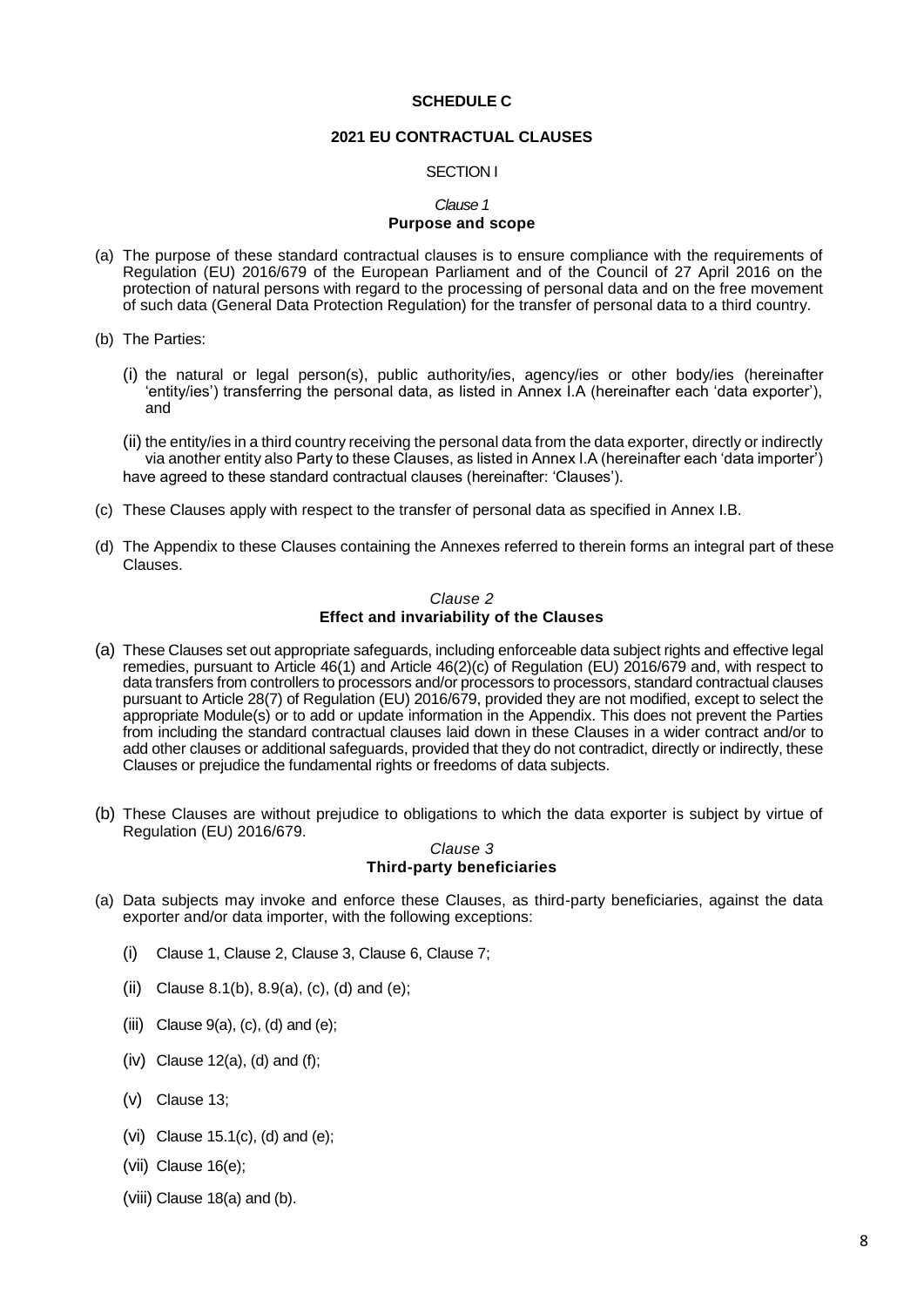(b) Paragraph (a) is without prejudice to rights of data subjects under Regulation (EU) 2016/679.

### *Clause 4* **Interpretation**

- (a) Where these Clauses use terms that are defined in Regulation (EU) 2016/679, those terms shall have the same meaning as in that Regulation.
- (b) These Clauses shall be read and interpreted in the light of the provisions of Regulation (EU) 2016/679.
- (c) These Clauses shall not be interpreted in a way that conflicts with rights and obligations provided for in Regulation (EU) 2016/679.

### *Clause 5* **Hierarchy**

In the event of a contradiction between these Clauses and the provisions of related agreements between the Parties, existing at the time these Clauses are agreed or entered into thereafter, these Clauses shall prevail.

#### *Clause 6* **Description of the transfer(s)**

The details of the transfer(s), and in particular the categories of personal data that are transferred and the purpose(s) for which they are transferred, are specified in Annex I.B.

### *Clause 7* **Docking clause**

- (a) An entity that is not a Party to these Clauses may, with the agreement of the Parties, accede to these Clauses at any time, either as a data exporter or as a data importer, by completing the Appendix and signing Annex I.A.
- (b) Once it has completed the Appendix and signed Annex I.A, the acceding entity shall become a Party to these Clauses and have the rights and obligations of a data exporter or data importer in accordance with its designation in Annex I.A.
- (c) The acceding entity shall have no rights or obligations arising under these Clauses from the period prior to becoming a Party.

## SECTION II – OBLIGATIONS OF THE PARTIES

#### *Clause 8* **Data protection safeguards**

The data exporter warrants that it has used reasonable efforts to determine that the data importer is able, through the implementation of appropriate technical and organisational measures, to satisfy its obligations under these Clauses.

#### 8.1 **Instructions**

- (a) The data importer shall process the personal data only on documented instructions from the data exporter. The data exporter may give such instructions throughout the duration of the contract.
- (b) The data importer shall immediately inform the data exporter if it is unable to follow those instructions.

#### 8.2 **Purpose limitation**

The data importer shall process the personal data only for the specific purpose(s) of the transfer, as set out in Annex I. B, unless on further instructions from the data exporter.

### 8.3 **Transparency**

On request, the data exporter shall make a copy of these Clauses, including the Appendix as completed by the Parties, available to the data subject free of charge. To the extent necessary to protect business secrets or other confidential information, including the measures described in Annex II and personal data, the data exporter may redact part of the text of the Appendix to these Clauses prior to sharing a copy, but shall provide a meaningful summary where the data subject would otherwise not be able to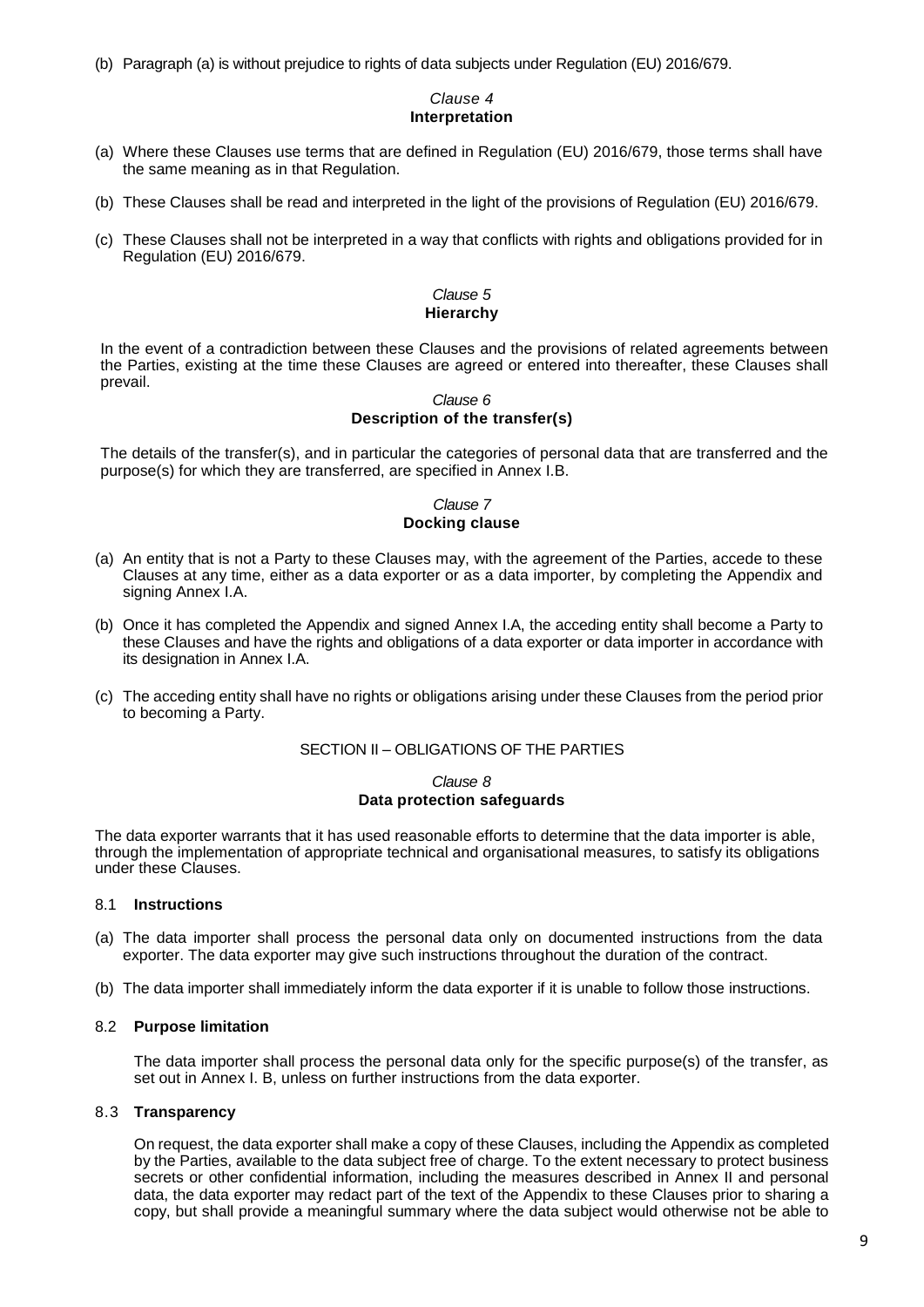understand the its content or exercise his/her rights. On request, the Parties shall provide the data subject with the reasons for the redactions, to the extent possible without revealing the redacted information. This Clause is without prejudice to the obligations of the data exporter under Articles 13 and 14 of Regulation (EU) 2016/679.

### 8.4 **Accuracy**

If the data importer becomes aware that the personal data it has received is inaccurate, or has become outdated, it shall inform the data exporter without undue delay. In this case, the data importer shall cooperate with the data exporter to erase or rectify the data.

### 8.5 **Duration of processing and erasure or return of data**

Processing by the data importer shall only take place for the duration specified in Annex I.B. After the end of the provision of the processing services, the data importer shall, at the choice of the data exporter, delete all personal data processed on behalf of the data exporter and certify to the data exporter that it has done so, or return to the data exporter all personal data processed on its behalf and delete existing copies. Until the data is deleted or returned, the data importer shall continue to ensure compliance with these Clauses. In case of local laws applicable to the data importer that prohibit return or deletion of the personal data, the data importer warrants that it will continue to ensure compliance with these Clauses and will only process it to the extent and for as long as required under that local law. This is without prejudice to Clause 14, in particular the requirement for the data importer under Clause 14(e) to notify the data exporter throughout the duration of the contract if it has reason to believe that it is or has become subject to laws or practices not in line with the requirements under Clause 14(a).

### 8.6 **Security of processing**

- (a) The data importer and, during transmission, also the data exporter shall implement appropriate technical and organisational measures to ensure the security of the data, including protection against a breach of security leading to accidental or unlawful destruction, loss, alteration, unauthorised disclosure or access to that data (hereinafter 'personal data breach'). In assessing the appropriate level of security, the Parties shall take due account of the state of the art, the costs of implementation, the nature, scope, context and purpose(s) of processing and the risks involved in the processing for the data subjects. The Parties shall in particular consider having recourse to encryption or pseudonymisation, including during transmission, where the purpose of processing can be fulfilled in that manner. In case of pseudonymisation, the additional information for attributing the personal data to a specific data subject shall, where possible, remain under the exclusive control of the data exporter. In complying with its obligations under this paragraph, the data importer shall at least implement the technical and organisational measures specified in Annex II. The data importer shall carry out regular checks to ensure that these measures continue to provide an appropriate level of security.
- (b) The data importer shall grant access to the personal data to members of its personnel only to the extent strictly necessary for the implementation, management and monitoring of the contract. It shall ensure that persons authorised to process the personal data have committed themselves to confidentiality or are under an appropriate statutory obligation of confidentiality.
- (c) In the event of a personal data breach concerning personal data processed by the data importer under these Clauses, the data importer shall take appropriate measures to address the breach, including measures to mitigate its adverse effects. The data importer shall also notify the data exporter without undue delay after having become aware of the breach. Such notification shall contain the details of a contact point where more information can be obtained, a description of the nature of the breach (including, where possible, categories and approximate number of data subjects and personal data records concerned), its likely consequences and the measures taken or proposed to address the breach including, where appropriate, measures to mitigate its possible adverse effects. Where, and in so far as, it is not possible to provide all information at the same time, the initial notification shall contain the information then available and further information shall, as it becomes available, subsequently be provided without undue delay.
- (d) The data importer shall cooperate with and assist the data exporter to enable the data exporter to comply with its obligations under Regulation (EU) 2016/679, in particular to notify the competent supervisory authority and the affected data subjects, taking into account the nature of processing and the information available to the data importer.

#### 8.7 **Sensitive data**

Where the transfer involves personal data revealing racial or ethnic origin, political opinions, religious or philosophical beliefs, or trade union membership, genetic data, or biometric data for the purpose of uniquely identifying a natural person, data concerning health or a person's sex life or sexual orientation,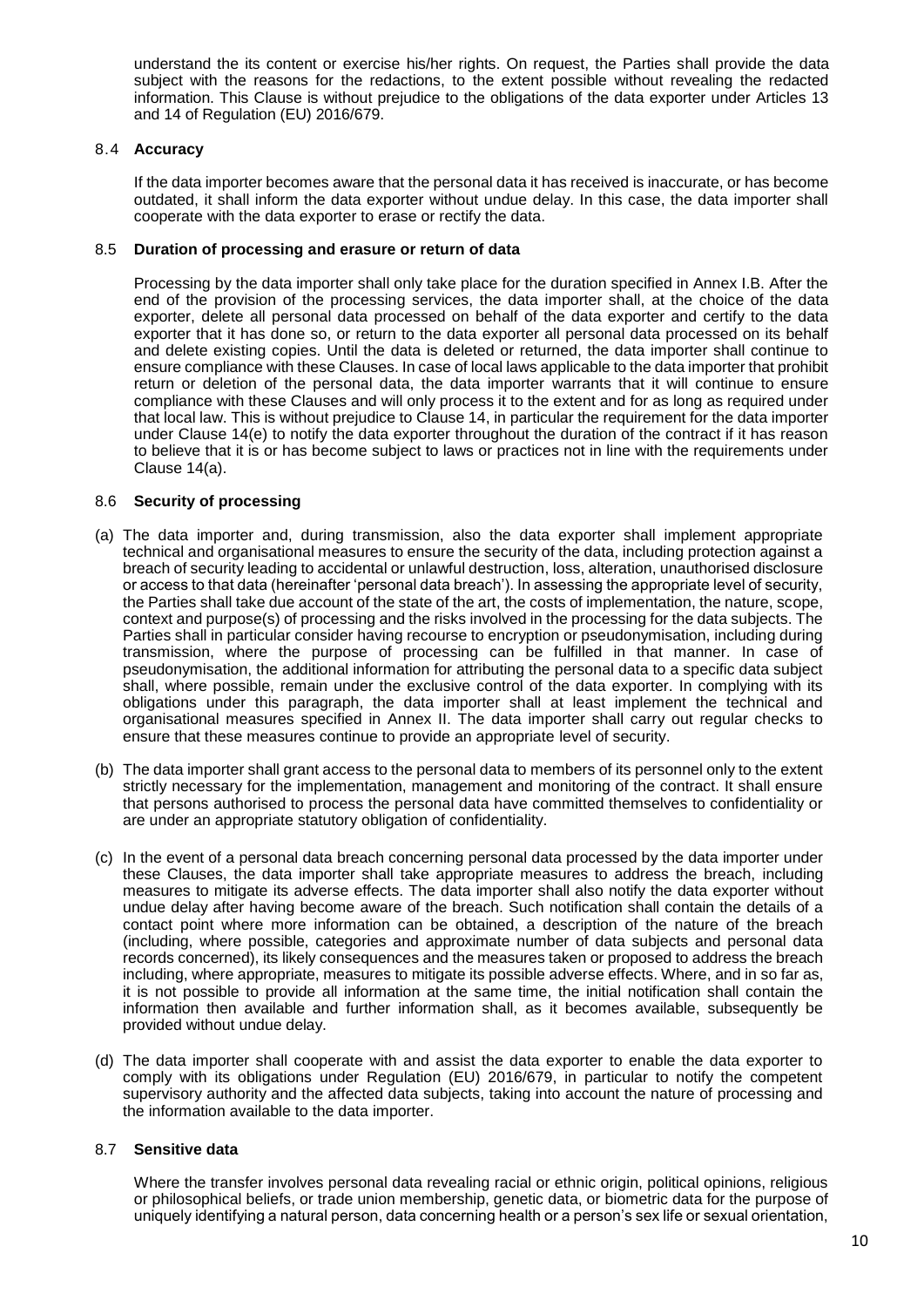or data relating to criminal convictions and offences (hereinafter 'sensitive data'), the data importer shall apply the specific restrictions and/or additional safeguards described in Annex I.B.

#### 8.8 **Onward transfers**

The data importer shall only disclose the personal data to a third party on documented instructions from the data exporter. In addition, the data may only be disclosed to a third party located outside the European Union (in the same country as the data importer or in another third country, hereinafter 'onward transfer') if the third party is or agrees to be bound by these Clauses, under the appropriate Module, or if:

- (i) the onward transfer is to a country benefitting from an adequacy decision pursuant to Article 45 of Regulation (EU) 2016/679 that covers the onward transfer;
- (ii) the third party otherwise ensures appropriate safeguards pursuant to Articles 46 or 47 Regulation of (EU) 2016/679 with respect to the processing in question;
- (iii) the onward transfer is necessary for the establishment, exercise or defence of legal claims in the context of specific administrative, regulatory or judicial proceedings; or
- (iv) the onward transfer is necessary in order to protect the vital interests of the data subject or of another natural person.

Any onward transfer is subject to compliance by the data importer with all the other safeguards under these Clauses, in particular purpose limitation.,

#### 8.9 **Documentation and compliance**

- (a) The data importer shall promptly and adequately deal with enquiries from the data exporter that relate to the processing under these Clauses.
- (b) The Parties shall be able to demonstrate compliance with these Clauses. In particular, the data importer shall keep appropriate documentation on the processing activities carried out on behalf of the data exporter.
- (c) The data importer shall make available to the data exporter all information necessary to demonstrate compliance with the obligations set out in these Clauses and at the data exporter's request, allow for and contribute to audits of the processing activities covered by these Clauses, at reasonable intervals or if there are indications of noncompliance. In deciding on a review or audit, the data exporter may take into account relevant certifications held by the data importer.
- (d) The data exporter may choose to conduct the audit by itself or mandate an independent auditor. Audits may include inspections at the premises or physical facilities of the data importer and shall, where appropriate, be carried out with reasonable notice.
- (e) The Parties shall make the information referred to in paragraphs (b) and (c), including the results of any audits, available to the competent supervisory authority on request.

#### *Clause 9* **Use of sub-processors**

- (a) The data importer has the data exporter's general authorisation for the engagement of sub-processor(s) from an agreed list. The data importer shall specifically inform the data exporter in writing of any intended changes to that list through the addition or replacement of sub-processors at least 15 days in advance, thereby giving the data exporter sufficient time to be able to object to such changes prior to the engagement of the sub-processor(s). The data importer shall provide the data exporter with the information necessary to enable the data exporter to exercise its right to object.
- (b) Where the data importer engages a sub-processor to carry out specific processing activities (on behalf of the data exporter), it shall do so by way of a written contract that provides for, in substance, the same data protection obligations as those binding the data importer under these Clauses, including in terms of third-party beneficiary rights for data subjects. The Parties agree that, by complying with this Clause, the data importer fulfils its obligations under Clause 8.8. The data importer shall ensure that the subprocessor complies with the obligations to which the data importer is subject pursuant to these Clauses.
- (c) The data importer shall provide, at the data exporter's request, a copy of such a sub-processor agreement and any subsequent amendments to the data exporter. To the extent necessary to protect business secrets or other confidential information, including personal data, the data importer may redact the text of the agreement prior to sharing a copy.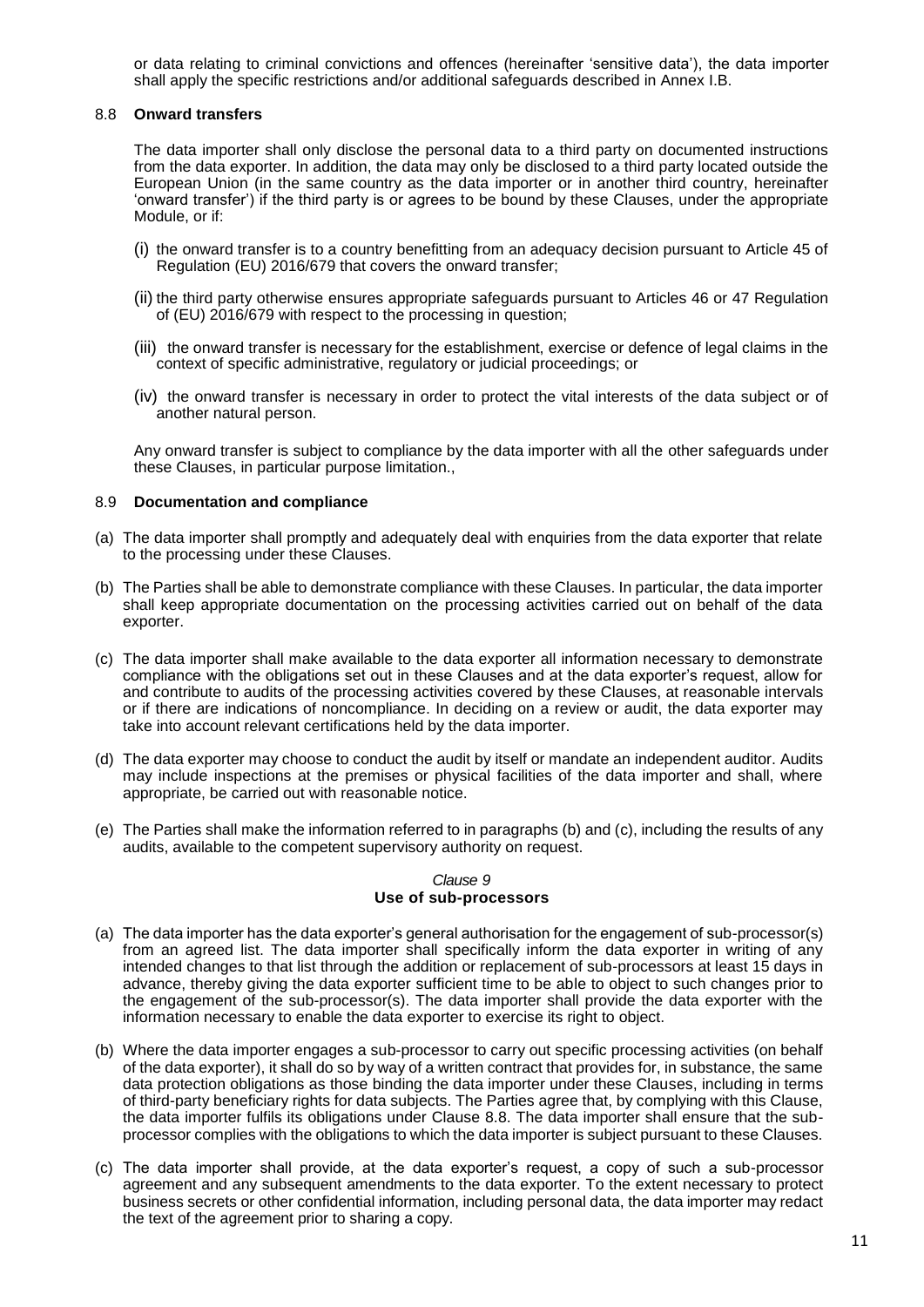- (d) The data importer shall remain fully responsible to the data exporter for the performance of the subprocessor's obligations under its contract with the data importer. The data importer shall notify the data exporter of any failure by the sub-processor to fulfil its obligations under that contract.
- (e) The data importer shall agree a third-party beneficiary clause with the sub-processor whereby in the event the data importer has factually disappeared, ceased to exist in law or has become insolvent – the data exporter shall have the right to terminate the sub-processor contract and to instruct the subprocessor to erase or return the personal data.

## *Clause 10* **Data subject rights**

- (a) The data importer shall promptly notify the data exporter of any request it has received from a data subject. It shall not respond to that request itself unless it has been authorised to do so by the data exporter.
- (b) The data importer shall assist the data exporter in fulfilling its obligations to respond to data subjects' requests for the exercise of their rights under Regulation (EU) 2016/679. In this regard, the Parties shall set out in Annex II the appropriate technical and organisational measures, taking into account the nature of the processing, by which the assistance shall be provided, as well as the scope and the extent of the assistance required.
- (c) In fulfilling its obligations under paragraphs (a) and (b), the data importer shall comply with the instructions from the data exporter.

#### *Clause 11* **Redress**

- (a) The data importer shall inform data subjects in a transparent and easily accessible format, through individual notice or on its website, of a contact point authorised to handle complaints. It shall deal promptly with any complaints it receives from a data subject.
- (b) In case of a dispute between a data subject and one of the Parties as regards compliance with these Clauses, that Party shall use its best efforts to resolve the issue amicably in a timely fashion. The Parties shall keep each other informed about such disputes and, where appropriate, cooperate in resolving them.
- (c) Where the data subject invokes a third-party beneficiary right pursuant to Clause 3, the data importer shall accept the decision of the data subject to:
	- (i) lodge a complaint with the supervisory authority in the Member State of his/her habitual residence or place of work, or the competent supervisory authority pursuant to Clause 13;
	- (ii) refer the dispute to the competent courts within the meaning of Clause 18.
- (d) The Parties accept that the data subject may be represented by a not-for-profit body, organisation or association under the conditions set out in Article 80(1) of Regulation (EU) 2016/679.
- (e) The data importer shall abide by a decision that is binding under the applicable EU or Member State law.
- (f) The data importer agrees that the choice made by the data subject will not prejudice his/her substantive and procedural rights to seek remedies in accordance with applicable laws.

### *Clause 12* **Liability**

- (a) Each Party shall be liable to the other Party/ies for any damages it causes the other Party/ies by any breach of these Clauses.
- (b) The data importer shall be liable to the data subject, and the data subject shall be entitled to receive compensation, for any material or non-material damages the data importer or its sub-processor causes the data subject by breaching the third-party beneficiary rights under these Clauses.
- (c) Notwithstanding paragraph (b), the data exporter shall be liable to the data subject, and the data subject shall be entitled to receive compensation, for any material or non-material damages the data exporter or the data importer (or its sub-processor) causes the data subject by breaching the third-party beneficiary rights under these Clauses. This is without prejudice to the liability of the data exporter and,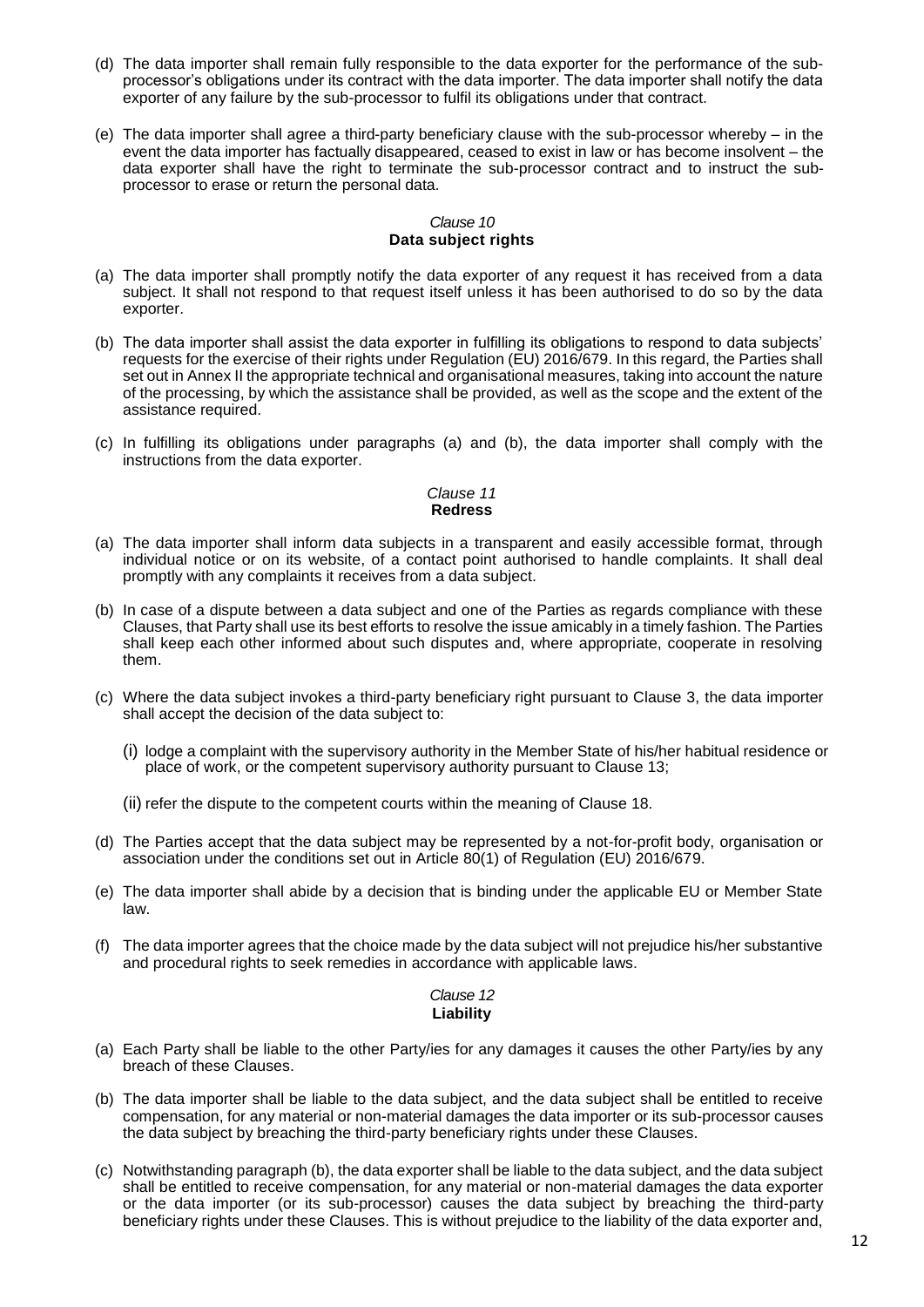where the data exporter is a processor acting on behalf of a controller, to the liability of the controller under Regulation (EU) 2016/679 or Regulation (EU) 2018/1725, as applicable.

- (d) The Parties agree that if the data exporter is held liable under paragraph (c) for damages caused by the data importer (or its sub-processor), it shall be entitled to claim back from the data importer that part of the compensation corresponding to the data importer's responsibility for the damage.
- (e) Where more than one Party is responsible for any damage caused to the data subject as a result of a breach of these Clauses, all responsible Parties shall be jointly and severally liable and the data subject is entitled to bring an action in court against any of these Parties.
- (f) The Parties agree that if one Party is held liable under paragraph (e), it shall be entitled to claim back from the other Party/ies that part of the compensation corresponding to its/their responsibility for the damage.
- (g) The data importer may not invoke the conduct of a sub-processor to avoid its own liability.

#### *Clause 13* **Supervision**

- (a) The supervisory authority with responsibility for ensuring compliance by the data exporter with Regulation (EU) 2016/679 as regards the data transfer, as indicated in Annex I.C, shall act as competent supervisory authority.
- (b) The data importer agrees to submit itself to the jurisdiction of and cooperate with the competent supervisory authority in any procedures aimed at ensuring compliance with these Clauses. In particular, the data importer agrees to respond to enquiries, submit to audits and comply with the measures adopted by the supervisory authority, including remedial and compensatory measures. It shall provide the supervisory authority with written confirmation that the necessary actions have been taken.

SECTION III – LOCAL LAWS AND OBLIGATIONS IN CASE OF ACCESS BY PUBLIC AUTHORITIES

#### *Clause 14*

#### **Local laws and practices affecting compliance with the Clauses**

- (a) The Parties warrant that they have no reason to believe that the laws and practices in the third country of destination applicable to the processing of the personal data by the data importer, including any requirements to disclose personal data or measures authorising access by public authorities, prevent the data importer from fulfilling its obligations under these Clauses. This is based on the understanding that laws and practices that respect the essence of the fundamental rights and freedoms and do not exceed what is necessary and proportionate in a democratic society to safeguard one of the objectives listed in Article 23(1) of Regulation (EU) 2016/679, are not in contradiction with these Clauses.
- (b) The Parties declare that in providing the warranty in paragraph (a), they have taken due account in particular of the following elements:
	- (i) the specific circumstances of the transfer, including the length of the processing chain, the number of actors involved and the transmission channels used; intended onward transfers; the type of recipient; the purpose of processing; the categories and format of the transferred personal data; the economic sector in which the transfer occurs; the storage location of the data transferred;
	- (ii) the laws and practices of the third country of destination including those requiring the disclosure of data to public authorities or authorising access by such authorities – relevant in light of the specific circumstances of the transfer, and the applicable limitations and safeguards;
	- (iii) any relevant contractual, technical or organisational safeguards put in place to supplement the safeguards under these Clauses, including measures applied during transmission and to the processing of the personal data in the country of destination.
- (c) The data importer warrants that, in carrying out the assessment under paragraph (b), it has made its best efforts to provide the data exporter with relevant information and agrees that it will continue to cooperate with the data exporter in ensuring compliance with these Clauses.
- (d) The Parties agree to document the assessment under paragraph (b) and make it available to the competent supervisory authority on request.
- (e) The data importer agrees to notify the data exporter promptly if, after having agreed to these Clauses and for the duration of the contract, it has reason to believe that it is or has become subject to laws or practices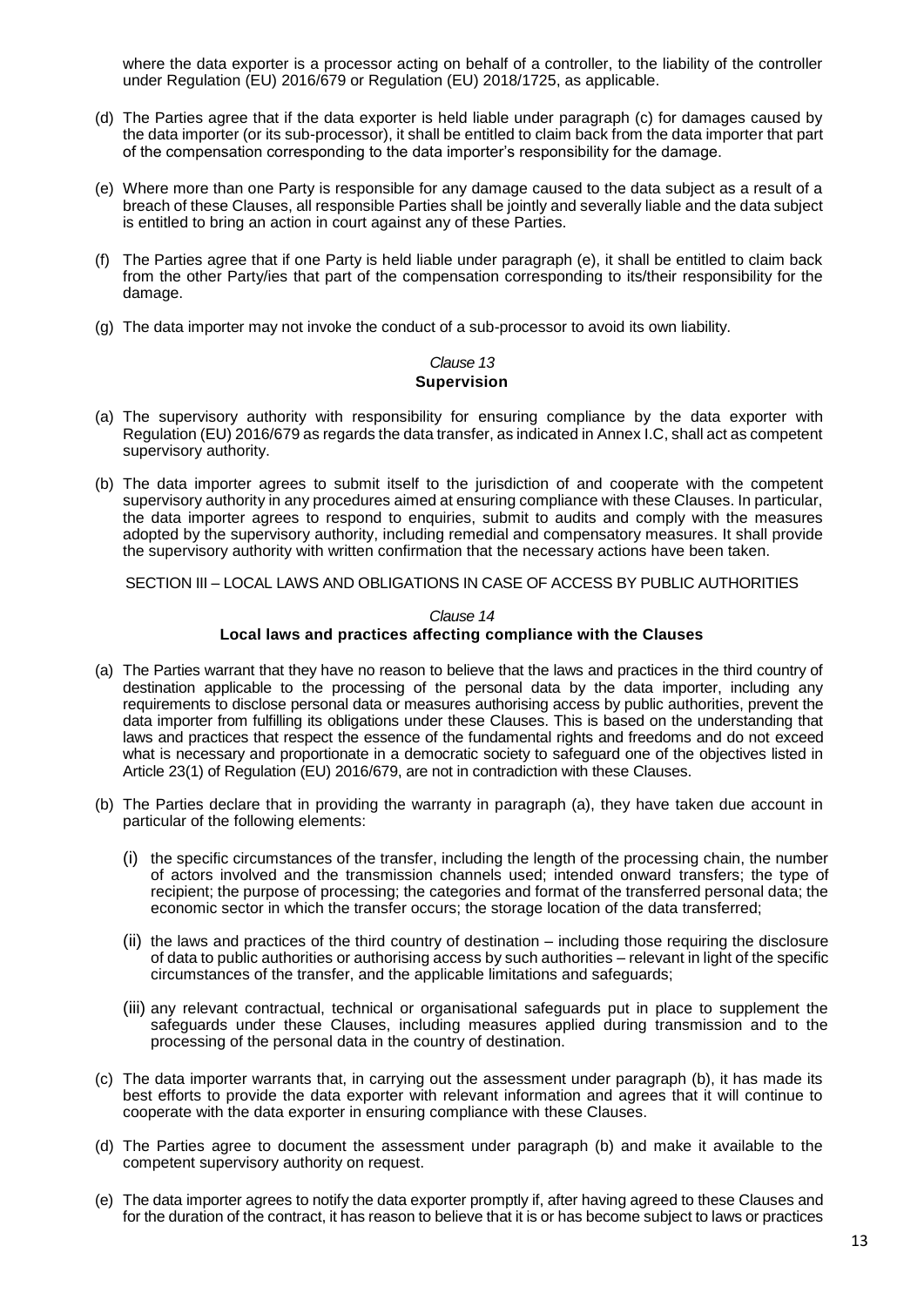not in line with the requirements under paragraph (a), including following a change in the laws of the third country or a measure (such as a disclosure request) indicating an application of such laws in practice that is not in line with the requirements in paragraph (a).

(f) Following a notification pursuant to paragraph (e), or if the data exporter otherwise has reason to believe that the data importer can no longer fulfil its obligations under these Clauses, the data exporter shall promptly identify appropriate measures (e.g. technical or organisational measures to ensure security and confidentiality) to be adopted by the data exporter and/or data importer to address the situation. The data exporter shall suspend the data transfer if it considers that no appropriate safeguards for such transfer can be ensured, or if instructed by the competent supervisory authority to do so. In this case, the data exporter shall be entitled to terminate the contract, insofar as it concerns the processing of personal data under these Clauses. If the contract involves more than two Parties, the data exporter may exercise this right to termination only with respect to the relevant Party, unless the Parties have agreed otherwise. Where the contract is terminated pursuant to this Clause, Clause 16(d) and (e) shall apply.

#### *Clause 15*

### **Obligations of the data importer in case of access by public authorities**

#### 15.1 **Notification**

- (a) The data importer agrees to notify the data exporter and, where possible, the data subject promptly (if necessary with the help of the data exporter) if it:
	- (i) receives a legally binding request from a public authority, including judicial authorities, under the laws of the country of destination for the disclosure of personal data transferred pursuant to these Clauses; such notification shall include information about the personal data requested, the requesting authority, the legal basis for the request and the response provided; or
	- (ii) becomes aware of any direct access by public authorities to personal data transferred pursuant to these Clauses in accordance with the laws of the country of destination; such notification shall include all information available to the importer.
- (b) If the data importer is prohibited from notifying the data exporter and/or the data subject under the laws of the country of destination, the data importer agrees to use its best efforts to obtain a waiver of the prohibition, with a view to communicating as much information as possible, as soon as possible. The data importer agrees to document its best efforts in order to be able to demonstrate them on request of the data exporter.
- (c) Where permissible under the laws of the country of destination, the data importer agrees to provide the data exporter, at regular intervals for the duration of the contract, with as much relevant information as possible on the requests received (in particular, number of requests, type of data requested, requesting authority/ies, whether requests have been challenged and the outcome of such challenges, etc.).
- (d) The data importer agrees to preserve the information pursuant to paragraphs (a) to (c) for the duration of the contract and make it available to the competent supervisory authority on request.
- (e) Paragraphs (a) to (c) are without prejudice to the obligation of the data importer pursuant to Clause 14(e) and Clause 16 to inform the data exporter promptly where it is unable to comply with these Clauses.

## 15.2 **Review of legality and data minimisation**

- (a) The data importer agrees to review the legality of the request for disclosure, in particular whether it remains within the powers granted to the requesting public authority, and to challenge the request if, after careful assessment, it concludes that there are reasonable grounds to consider that the request is unlawful under the laws of the country of destination, applicable obligations under international law and principles of international comity. The data importer shall, under the same conditions, pursue possibilities of appeal. When challenging a request, the data importer shall seek interim measures with a view to suspending the effects of the request until the competent judicial authority has decided on its merits. It shall not disclose the personal data requested until required to do so under the applicable procedural rules. These requirements are without prejudice to the obligations of the data importer under Clause 14(e).
- (b) The data importer agrees to document its legal assessment and any challenge to the request for disclosure and, to the extent permissible under the laws of the country of destination, make the documentation available to the data exporter. It shall also make it available to the competent supervisory authority on request.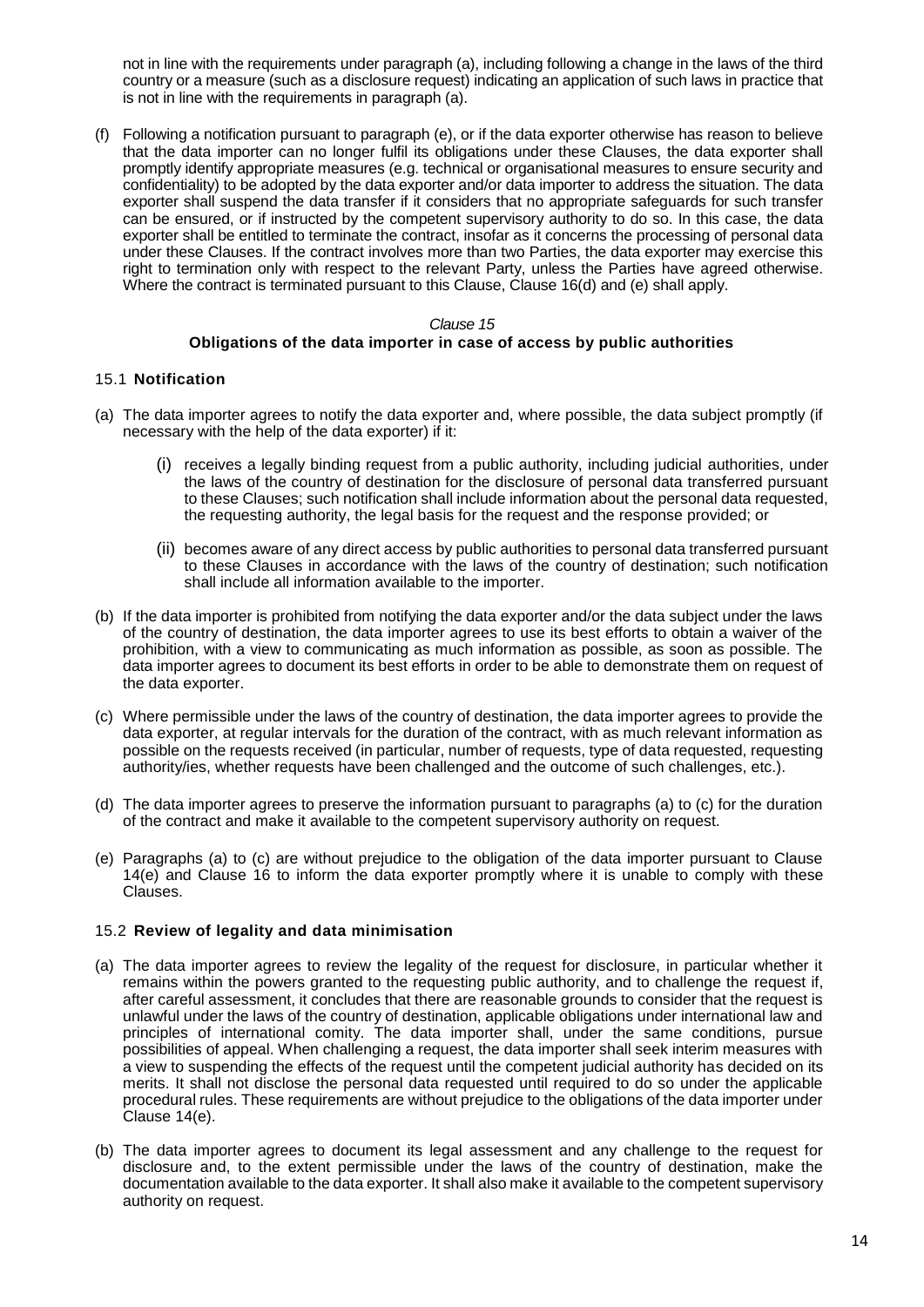(c) The data importer agrees to provide the minimum amount of information permissible when responding to a request for disclosure, based on a reasonable interpretation of the request.

## SECTION IV – FINAL PROVISIONS

### *Clause 16*

## **Non-compliance with the Clauses and termination**

- (a) The data importer shall promptly inform the data exporter if it is unable to comply with these Clauses, for whatever reason.
- (b) In the event that the data importer is in breach of these Clauses or unable to comply with these Clauses, the data exporter shall suspend the transfer of personal data to the data importer until compliance is again ensured or the contract is terminated. This is without prejudice to Clause 14(f).
- (c) The data exporter shall be entitled to terminate the contract, insofar as it concerns the processing of personal data under these Clauses, where:
	- (i) the data exporter has suspended the transfer of personal data to the data importer pursuant to paragraph (b) and compliance with these Clauses is not restored within a reasonable time and in any event within one month of suspension;
	- (ii) the data importer is in substantial or persistent breach of these Clauses; or
	- (iii) the data importer fails to comply with a binding decision of a competent court or supervisory authority regarding its obligations under these Clauses.

In these cases, it shall inform the competent supervisory authority of such non-compliance. Where the contract involves more than two Parties, the data exporter may exercise this right to termination only with respect to the relevant Party, unless the Parties have agreed otherwise.

- (d) Personal data that has been transferred prior to the termination of the contract pursuant to paragraph (c) shall at the choice of the data exporter immediately be returned to the data exporter or deleted in its entirety. The same shall apply to any copies of the data. The data importer shall certify the deletion of the data to the data exporter. Until the data is deleted or returned, the data importer shall continue to ensure compliance with these Clauses. In case of local laws applicable to the data importer that prohibit the return or deletion of the transferred personal data, the data importer warrants that it will continue to ensure compliance with these Clauses and will only process the data to the extent and for as long as required under that local law.
- (e) Either Party may revoke its agreement to be bound by these Clauses where (i) the European Commission adopts a decision pursuant to Article 45(3) of Regulation (EU) 2016/679 that covers the transfer of personal data to which these Clauses apply; or (ii) Regulation (EU) 2016/679 becomes part of the legal framework of the country to which the personal data is transferred. This is without prejudice to other obligations applying to the processing in question under Regulation (EU) 2016/679.

# *Clause 17* **Governing law**

These Clauses shall be governed by the law of one of the EU Member States, provided such law allows for third-party beneficiary rights. The Parties agree that this shall be the law of Luxembourg.

### *Clause 18* **Choice of forum and jurisdiction**

- (a) Any dispute arising from these Clauses shall be resolved by the courts of an EU Member State.
- (b) The Parties agree that those shall be the courts of Luxembourg.
- (c) A data subject may also bring legal proceedings against the data exporter and/or data importer before the courts of the Member State in which he/she has his/her habitual residence.
- (d) The Parties agree to submit themselves to the jurisdiction of such courts.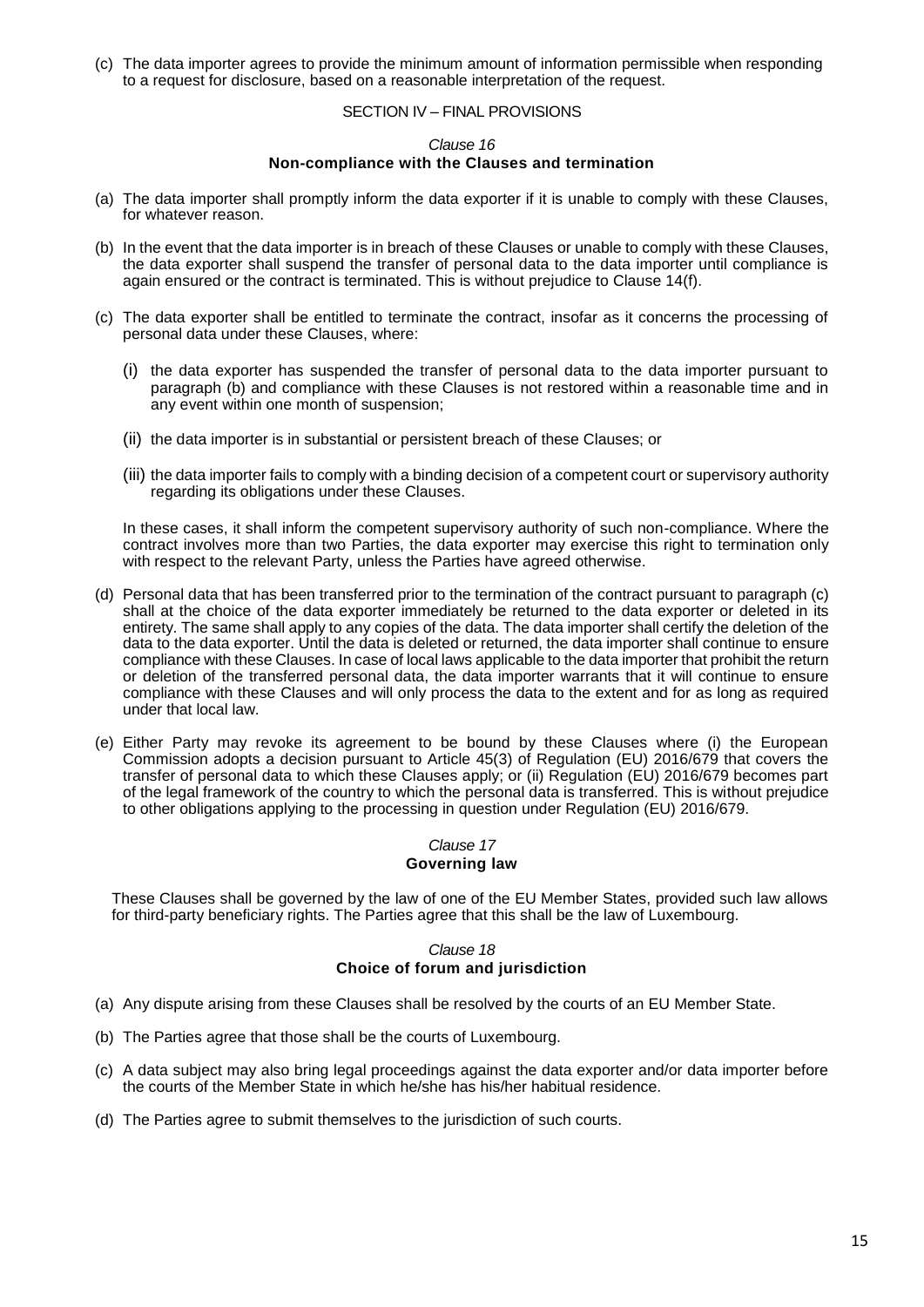## **APPENDIX**

## **ANNEX I**

# A. LIST OF PARTIES

Data exporter(s): Customer (as defined in the DPA).

Data importer(s): Sizmek (as defined in the DPA).

# B. DESCRIPTION OF TRANSFER

Description: In the provision of the Services as instructed by the Data Controller, Sizmek employs data collection technologies (such as advertising tags, pixels, and cross-device graphs) on digital properties (such as digital advertisements, internet or mobile websites and mobile applications) ("Digital Properties") that are designed to enable the collection and processing of pseudonymous data that may be Personal Data, including user agent identifiers (such as unique IDs associated with cookies and mobile advertising IDs), IP addresses, geographic data (latitude and longitude), and other non-personal metadata that is associated with such pseudonymous data (such as HTTP header data).

Depending upon the Services selected by the Data Controller and the instructions of the Data Controller regarding processing activities carried out by the Services (including instructions received by the configuration of the Services by or at the direction of the Data Controller), Data Processor processes Personal Data to provide the Services, such as to serve digital advertisements on Digital Properties, to target digital advertisements to data subjects that comprise audiences created from the use of pseudonymous Personal Data about such data subjects, and to measure and report on data subjects' interactions with digital advertisements provided via the Services.

Data subjects: Users of Data Controller and third-party Digital Properties in connection with which Sizmek is used to deliver, measure, or manage advertising campaigns.

Special categories of personal data: N/A.

Frequency of the transfer: Continuous.

Duration of processing: As described in Services Agreement.

# C. COMPETENT SUPERVISORY AUTHORITY

The National Commission for Data Protection (Commission Nationale pour la Protection des Données – CNPD).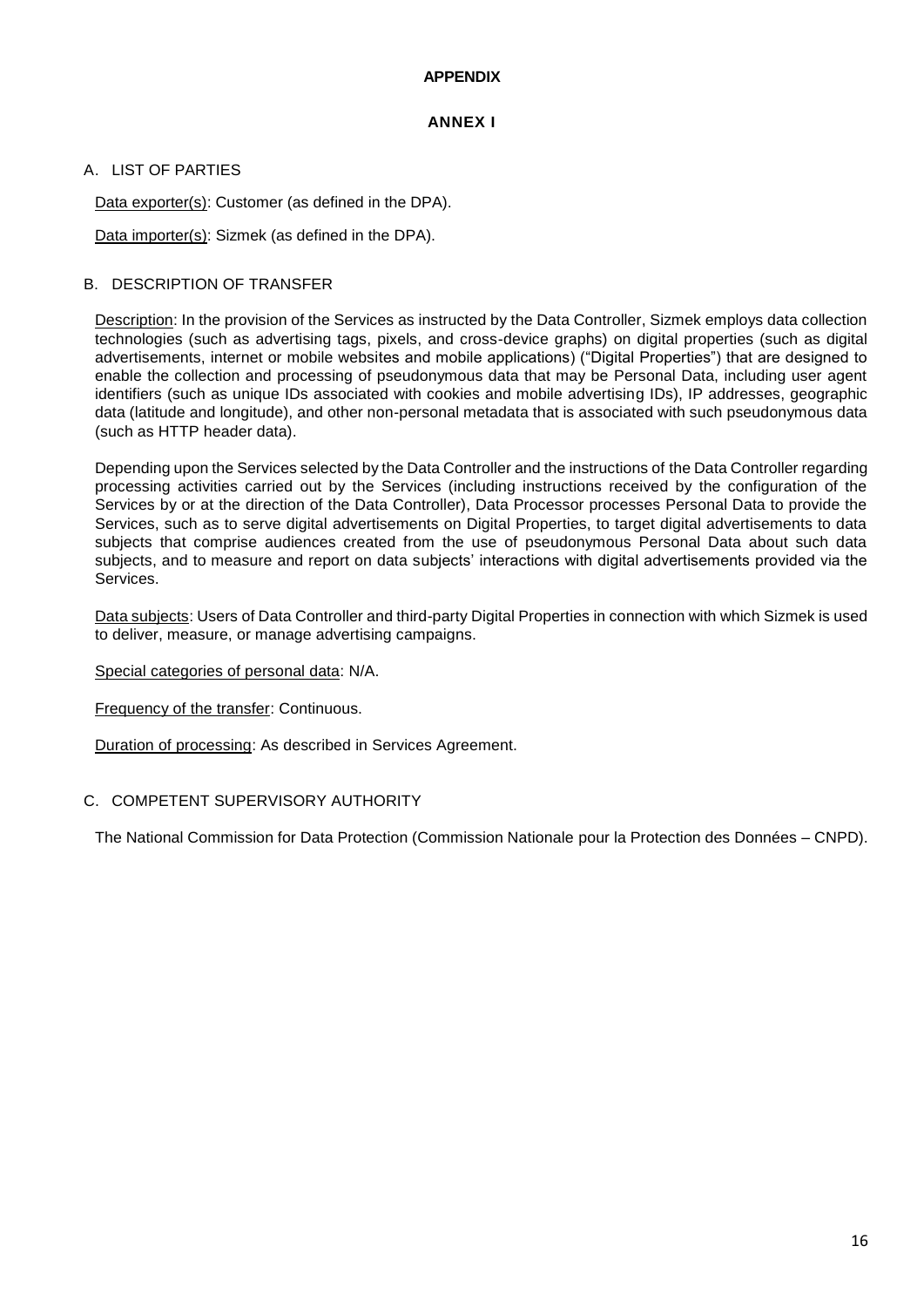### **ANNEX II**

#### **TECHNICAL AND ORGANISATIONAL MEASURES INCLUDING TECHNICAL AND ORGANISATIONAL MEASURES TO ENSURE THE SECURITY OF THE DATA**

See Schedule B of the DPA.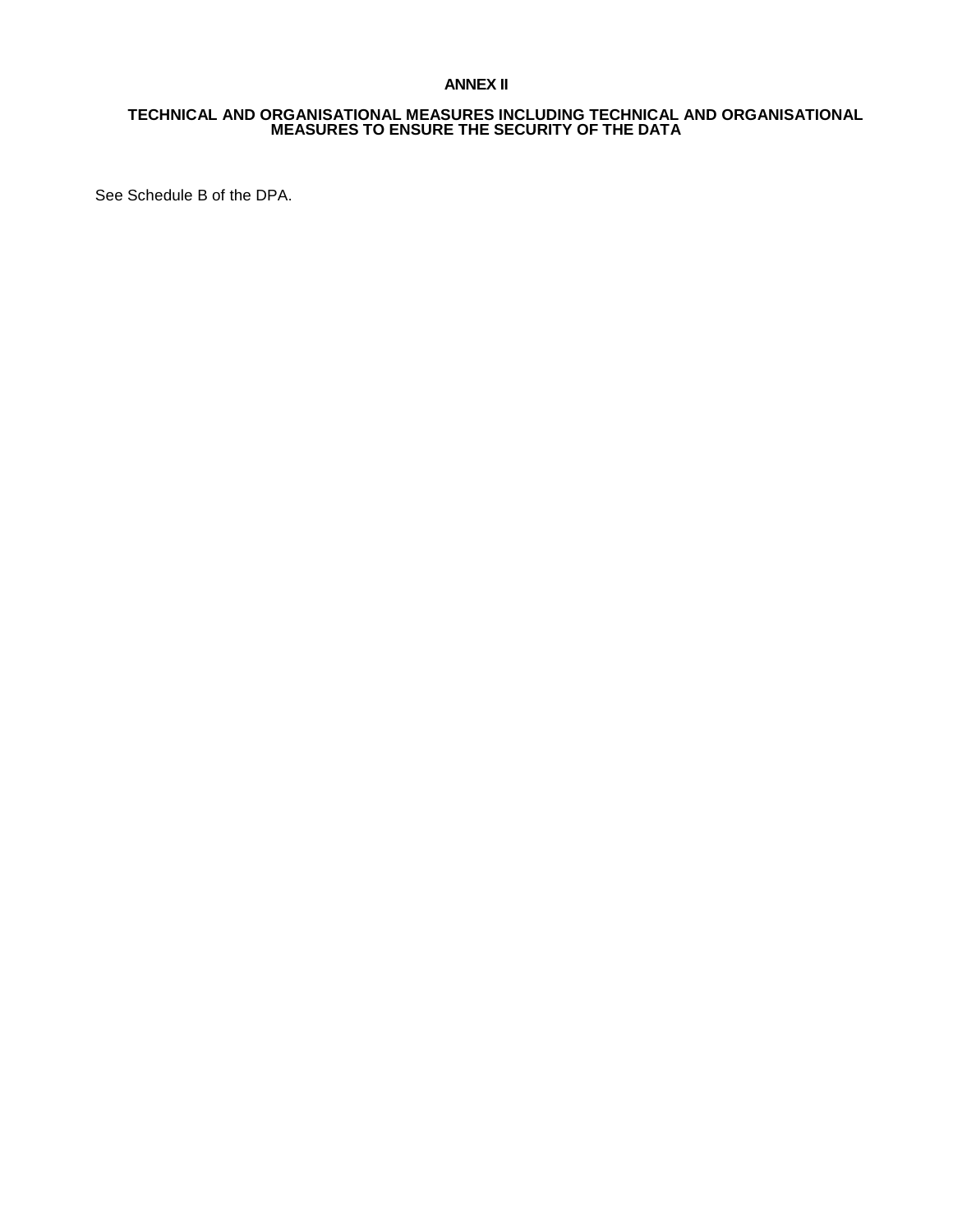## **SCHEDULE D**

# **EU CONTRACTUAL CLAUSES**

Standard Contractual Clauses (processors)

For the purposes of Article 26(2) of Directive 95/46/EC for the transfer of personal data to processors established in third countries which do not ensure an adequate level of data protection

Data Controller (as defined in the DPA)

(the "data **exporter**")

and

Sizmek (as defined in the DPA)

(the "data **importer**")

each a "party"; together "the parties",

HAVE AGREED on the following Contractual Clauses (the Clauses) in order to adduce adequate safeguards with respect to the protection of privacy and fundamental rights and freedoms of individuals for the transfer by the data exporter to the data importer of the personal data specified in Appendix 1.

### *Clause 1*

### **Definitions**

For the purposes of the Clauses:

- (a) *'personal data', 'special categories of data', 'process/processing', 'controller', 'processor', 'data subject'* and *'supervisory authority'* shall have the same meaning as in Directive 95/46/EC of the European Parliament and of the Council of 24 October 1995 on the protection of individuals with regard to the processing of personal data and on the free movement of such data;
- (b) '*the data exporter'* means the controller who transfers the personal data;
- (c) *'the data importer'* means the processor who agrees to receive from the data exporter personal data intended for processing on his behalf after the transfer in accordance with his instructions and the terms of the Clauses and who is not subject to a third country's system ensuring adequate protection within the meaning of Article 25(1) of Directive 95/46/EC;
- (d) *'the subprocessor'* means any processor engaged by the data importer or by any other subprocessor of the data importer who agrees to receive from the data importer or from any other subprocessor of the data importer personal data exclusively intended for processing activities to be carried out on behalf of the data exporter after the transfer in accordance with his instructions, the terms of the Clauses and the terms of the written subcontract;
- (e) '*the applicable data protection law'* means the legislation protecting the fundamental rights and freedoms of individuals and, in particular, their right to privacy with respect to the processing of personal data applicable to a data controller in the Member State in which the data exporter is established;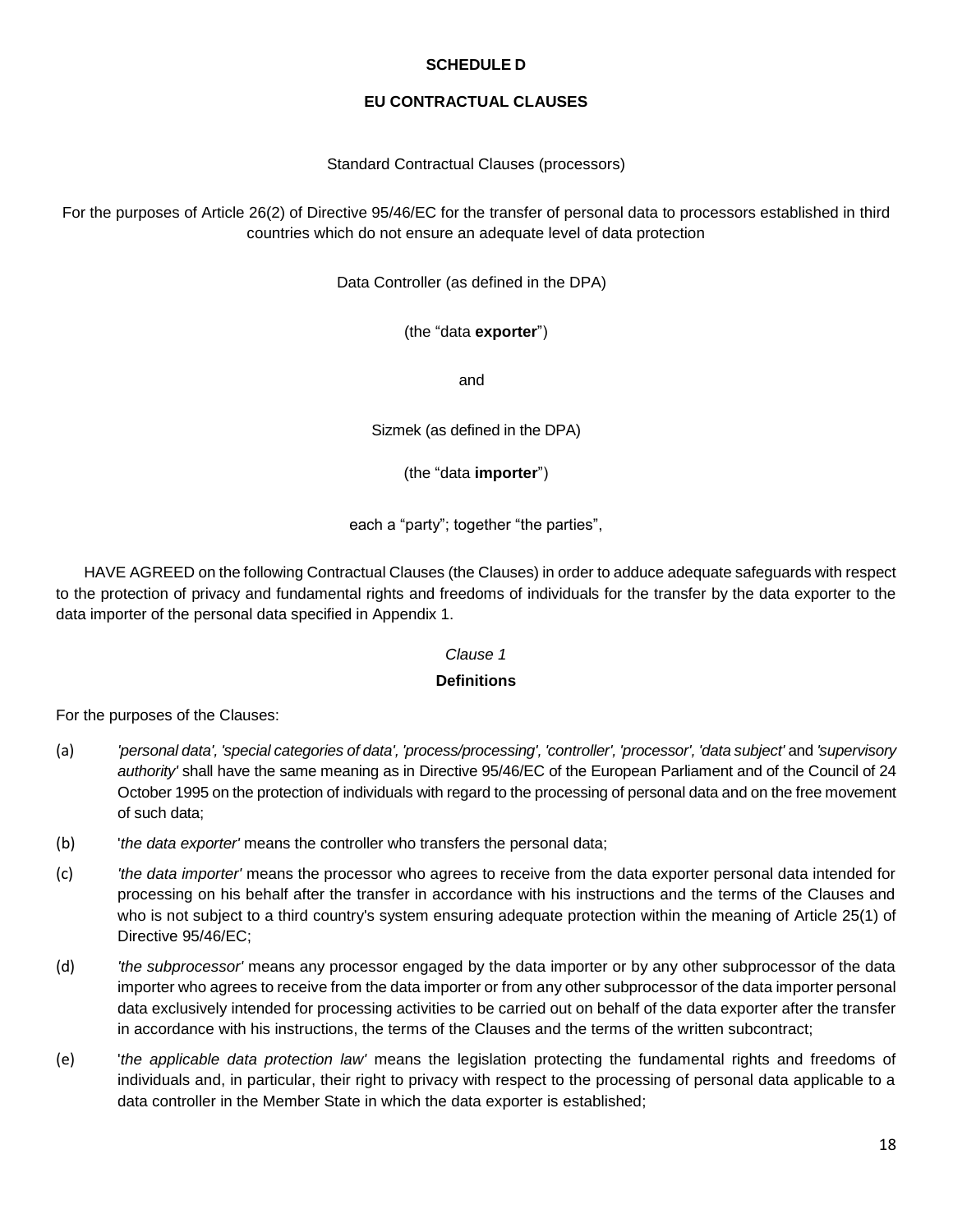(f) *'technical and organisational security measures'* means those measures aimed at protecting personal data against accidental or unlawful destruction or accidental loss, alteration, unauthorised disclosure or access, in particular where the processing involves the transmission of data over a network, and against all other unlawful forms of processing.

### *Clause 2*

## **Details of the transfer**

The details of the transfer and in particular the special categories of personal data where applicable are specified in Appendix 1 which forms an integral part of the Clauses.

### *Clause 3*

## **Third-party beneficiary clause**

- 1. The data subject can enforce against the data exporter this Clause, Clause 4(b) to (i), Clause 5(a) to (e), and (g) to (j), Clause 6(1) and (2), Clause 7, Clause 8(2), and Clauses 9 to 12 as third-party beneficiary.
- 2. The data subject can enforce against the data importer this Clause, Clause 5(a) to (e) and (g), Clause 6, Clause 7, Clause 8(2), and Clauses 9 to 12, in cases where the data exporter has factually disappeared or has ceased to exist in law unless any successor entity has assumed the entire legal obligations of the data exporter by contract or by operation of law, as a result of which it takes on the rights and obligations of the data exporter, in which case the data subject can enforce them against such entity.
- 3. The data subject can enforce against the subprocessor this Clause, Clause 5(a) to (e) and (g), Clause 6, Clause 7, Clause 8(2), and Clauses 9 to 12, in cases where both the data exporter and the data importer have factually disappeared or ceased to exist in law or have become insolvent, unless any successor entity has assumed the entire legal obligations of the data exporter by contract or by operation of law as a result of which it takes on the rights and obligations of the data exporter, in which case the data subject can enforce them against such entity. Such third-party liability of the subprocessor shall be limited to its own processing operations under the Clauses.
- 4. The parties do not object to a data subject being represented by an association or other body if the data subject so expressly wishes and if permitted by national law.

### *Clause 4*

### **Obligations of the data exporter**

The data exporter agrees and warrants:

- (a) that the processing, including the transfer itself, of the personal data has been and will continue to be carried out in accordance with the relevant provisions of the applicable data protection law (and, where applicable, has been notified to the relevant authorities of the Member State where the data exporter is established) and does not violate the relevant provisions of that State;
- (b) that it has instructed and throughout the duration of the personal data processing services will instruct the data importer to process the personal data transferred only on the data exporter's behalf and in accordance with the applicable data protection law and the Clauses;
- (c) that the data importer will provide sufficient guarantees in respect of the technical and organisational security measures specified in Appendix 2 to this contract;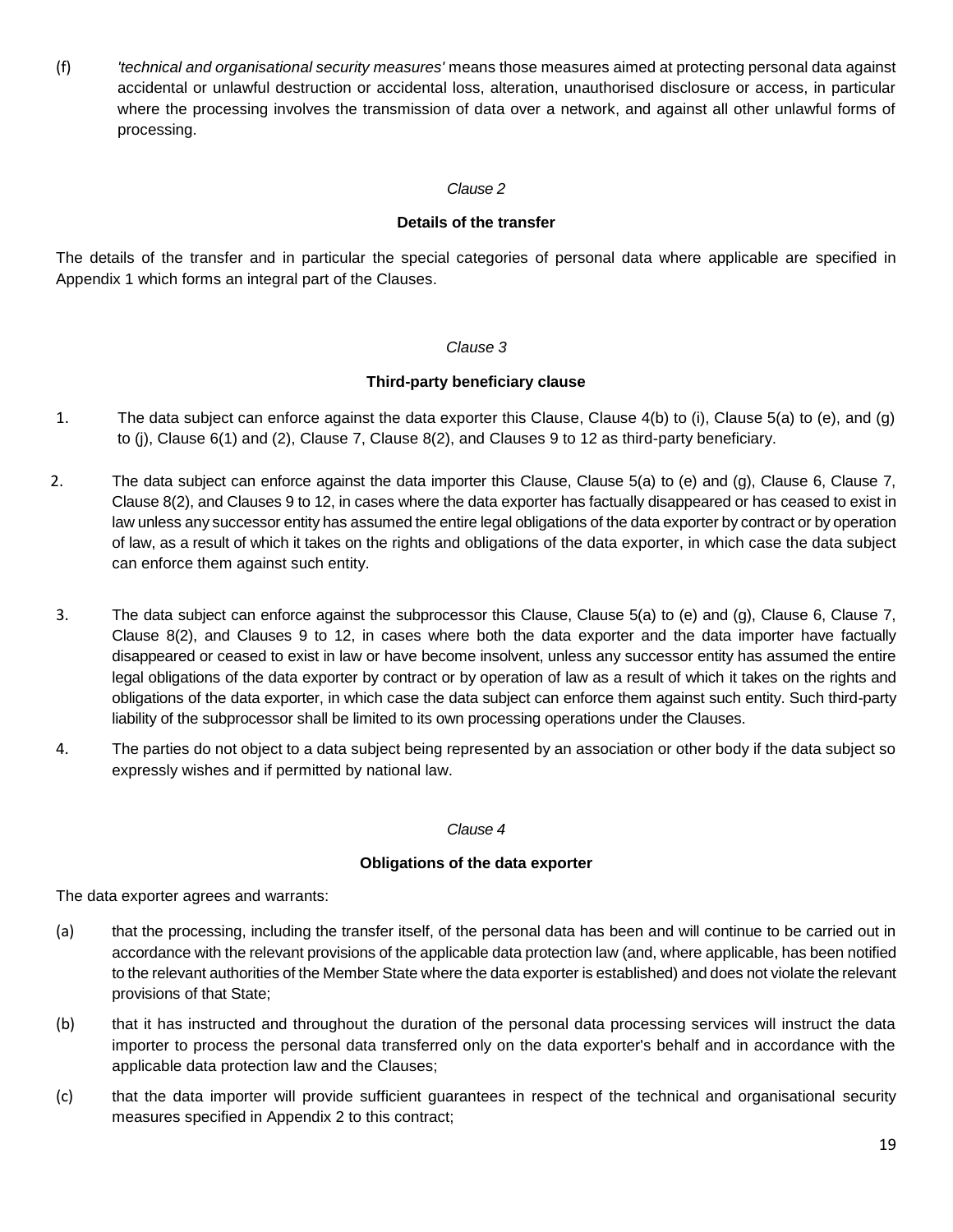- (d) that after assessment of the requirements of the applicable data protection law, the security measures are appropriate to protect personal data against accidental or unlawful destruction or accidental loss, alteration, unauthorised disclosure or access, in particular where the processing involves the transmission of data over a network, and against all other unlawful forms of processing, and that these measures ensure a level of security appropriate to the risks presented by the processing and the nature of the data to be protected having regard to the state of the art and the cost of their implementation;
- (e) that it will ensure compliance with the security measures;
- (f) that, if the transfer involves special categories of data, the data subject has been informed or will be informed before, or as soon as possible after, the transfer that its data could be transmitted to a third country not providing adequate protection within the meaning of Directive 95/46/EC;
- (g) to forward any notification received from the data importer or any subprocessor pursuant to Clause 5(b) and Clause 8(3) to the data protection supervisory authority if the data exporter decides to continue the transfer or to lift the suspension;
- (h) to make available to the data subjects upon request a copy of the Clauses, with the exception of Appendix 2, and a summary description of the security measures, as well as a copy of any contract for subprocessing services which has to be made in accordance with the Clauses, unless the Clauses or the contract contain commercial information, in which case it may remove such commercial information;
- (i) that, in the event of subprocessing, the processing activity is carried out in accordance with Clause 11 by a subprocessor providing at least the same level of protection for the personal data and the rights of data subject as the data importer under the Clauses; and
- $(i)$  that it will ensure compliance with Clause  $4(a)$  to  $(i)$ .

## **Obligations of the data importer<sup>1</sup>**

The data importer agrees and warrants:

- (a) to process the personal data only on behalf of the data exporter and in compliance with its instructions and the Clauses; if it cannot provide such compliance for whatever reasons, it agrees to inform promptly the data exporter of its inability to comply, in which case the data exporter is entitled to suspend the transfer of data and/or terminate the contract;
- (b) that it has no reason to believe that the legislation applicable to it prevents it from fulfilling the instructions received from the data exporter and its obligations under the contract and that in the event of a change in this legislation which is likely to have a substantial adverse effect on the warranties and obligations provided by the Clauses, it will promptly notify the change to the data exporter as soon as it is aware, in which case the data exporter is entitled to suspend the transfer of data and/or terminate the contract;
- (c) that it has implemented the technical and organisational security measures specified in Appendix 2 before processing the personal data transferred;
- (d) that it will promptly notify the data exporter about:

 $\overline{\phantom{a}}$ 

 $<sup>1</sup>$  Mandatory requirements of the national legislation applicable to the data importer which do not go beyond what is necessary in a democratic society on</sup> the basis of one of the interests listed in Article 13(1) of Directive 95/46/EC, that is, if they constitute a necessary measure to safeguard national security, defence, public security, the prevention, investigation, detection and prosecution of criminal offences or of breaches of ethics for the regulated professions, an important economic or financial interest of the State or the protection of the data subject or the rights and freedoms of others, are not in contradiction with the standard contractual clauses. Some examples of such mandatory requirements which do not go beyond what is necessary in a democratic society are, inter alia, internationally recognised sanctions, tax-reporting requirements or anti-money-laundering reporting requirements.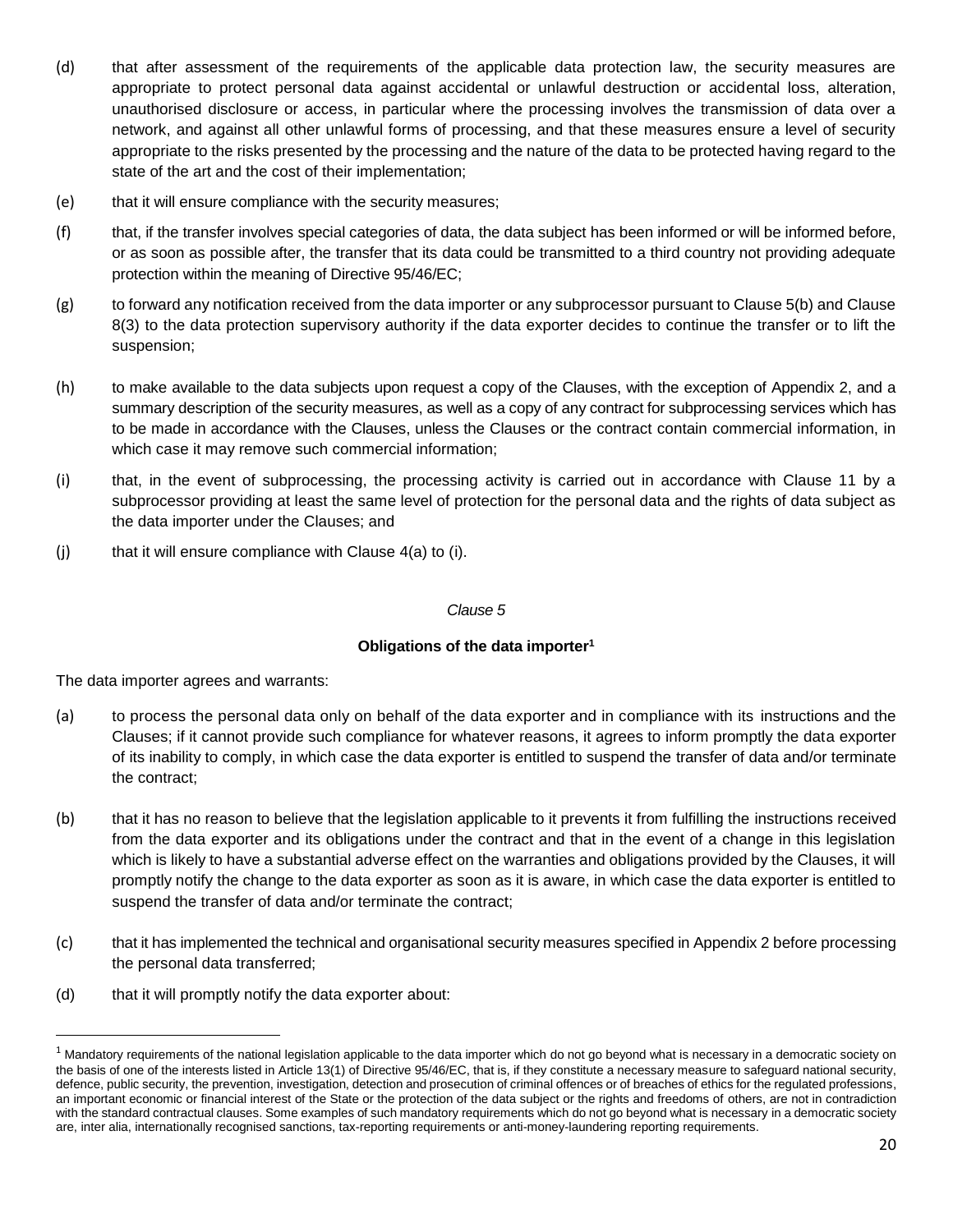- (i) any legally binding request for disclosure of the personal data by a law enforcement authority unless otherwise prohibited, such as a prohibition under criminal law to preserve the confidentiality of a law enforcement investigation,
- (ii) any accidental or unauthorised access, and
- (iii) any request received directly from the data subjects without responding to that request, unless it has been otherwise authorised to do so;
- (d) to deal promptly and properly with all inquiries from the data exporter relating to its processing of the personal data subject to the transfer and to abide by the advice of the supervisory authority with regard to the processing of the data transferred;
- (f) at the request of the data exporter to submit its data processing facilities for audit of the processing activities covered by the Clauses which shall be carried out by the data exporter or an inspection body composed of independent members and in possession of the required professional qualifications bound by a duty of confidentiality, selected by the data exporter, where applicable, in agreement with the supervisory authority;
- (g) to make available to the data subject upon request a copy of the Clauses, or any existing contract for subprocessing, unless the Clauses or contract contain commercial information, in which case it may remove such commercial information, with the exception of Appendix 2 which shall be replaced by a summary description of the security measures in those cases where the data subject is unable to obtain a copy from the data exporter;
- (h) that, in the event of subprocessing, it has previously informed the data exporter and obtained its prior written consent;
- (i) that the processing services by the subprocessor will be carried out in accordance with Clause 11;
- (j) to send promptly a copy of any subprocessor agreement it concludes under the Clauses to the data exporter.

## **Liability**

- 1. The parties agree that any data subject, who has suffered damage as a result of any breach of the obligations referred to in Clause 3 or in Clause 11 by any party or subprocessor is entitled to receive compensation from the data exporter for the damage suffered.
- 2. If a data subject is not able to bring a claim for compensation in accordance with paragraph 1 against the data exporter, arising out of a breach by the data importer or his subprocessor of any of their obligations referred to in Clause 3 or in Clause 11, because the data exporter has factually disappeared or ceased to exist in law or has become insolvent, the data importer agrees that the data subject may issue a claim against the data importer as if it were the data exporter, unless any successor entity has assumed the entire legal obligations of the data exporter by contract of by operation of law, in which case the data subject can enforce its rights against such entity. The data importer may not rely on a breach by a subprocessor of its obligations in order to avoid its own liabilities.
- 3. If a data subject is not able to bring a claim against the data exporter or the data importer referred to in paragraphs 1 and 2, arising out of a breach by the subprocessor of any of their obligations referred to in Clause 3 or in Clause 11 because both the data exporter and the data importer have factually disappeared or ceased to exist in law or have become insolvent, the subprocessor agrees that the data subject may issue a claim against the data subprocessor with regard to its own processing operations under the Clauses as if it were the data exporter or the data importer, unless any successor entity has assumed the entire legal obligations of the data exporter or data importer by contract or by operation of law, in which case the data subject can enforce its rights against such entity. The liability of the subprocessor shall be limited to its own processing operations under the Clauses.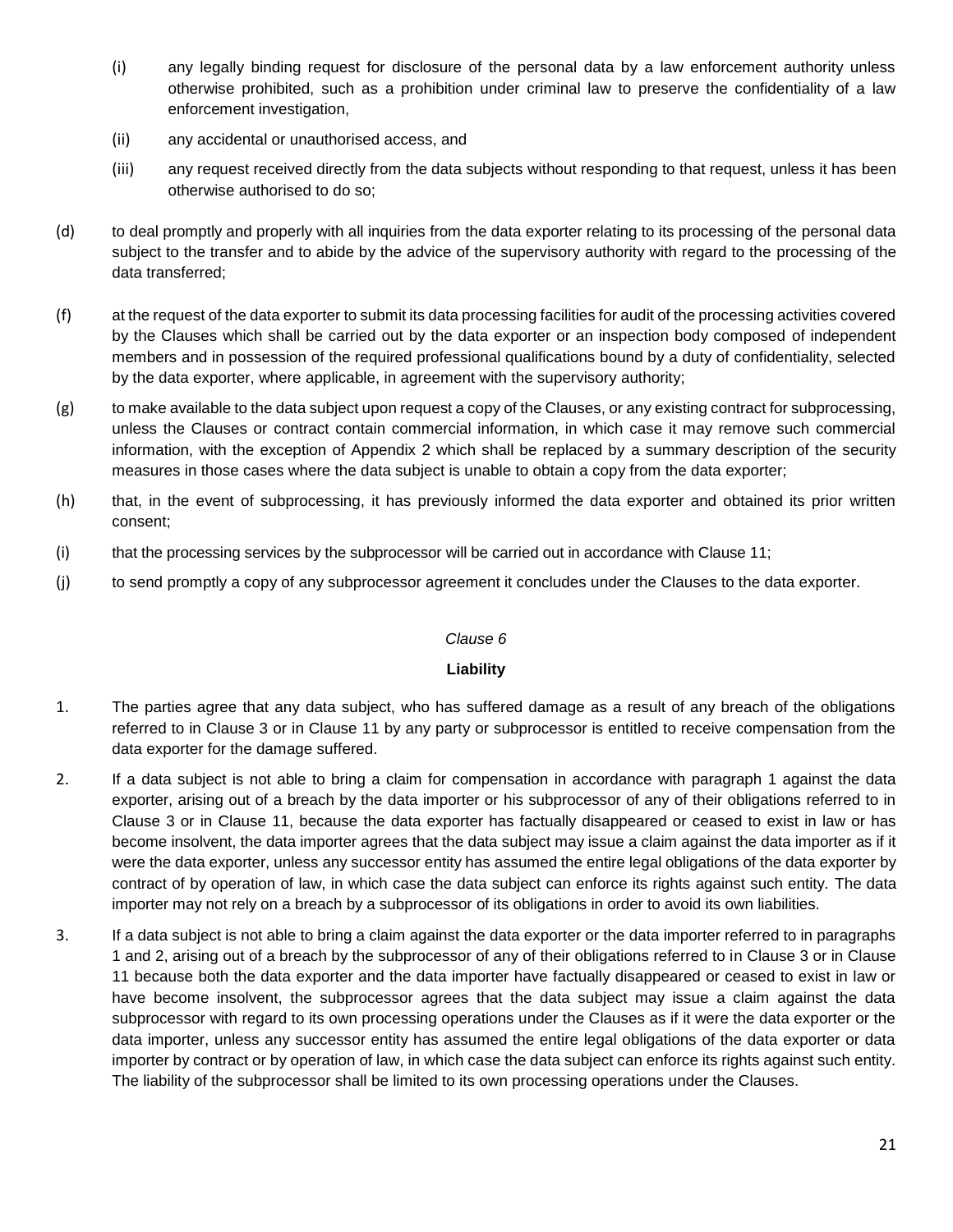## **Mediation and jurisdiction**

- 1. The data importer agrees that if the data subject invokes against it third-party beneficiary rights and/or claims compensation for damages under the Clauses, the data importer will accept the decision of the data subject:
	- (a) to refer the dispute to mediation, by an independent person or, where applicable, by the supervisory authority;
	- (b) to refer the dispute to the courts in the Member State in which the data exporter is established.
- 2. The parties agree that the choice made by the data subject will not prejudice its substantive or procedural rights to seek remedies in accordance with other provisions of national or international law.

## *Clause 8*

## **Cooperation with supervisory authorities**

- 1. The data exporter agrees to deposit a copy of this contract with the supervisory authority if it so requests or if such deposit is required under the applicable data protection law.
- 2. The parties agree that the supervisory authority has the right to conduct an audit of the data importer, and of any subprocessor, which has the same scope and is subject to the same conditions as would apply to an audit of the data exporter under the applicable data protection law.
- 3. The data importer shall promptly inform the data exporter about the existence of legislation applicable to it or any subprocessor preventing the conduct of an audit of the data importer, or any subprocessor, pursuant to paragraph 2. In such a case the data exporter shall be entitled to take the measures foreseen in Clause 5 (b).

## *Clause 9*

## **Governing law**

The Clauses shall be governed by the law of the Member State in which the data exporter is established.

## *Clause 10*

## **Variation of the contract**

The parties undertake not to vary or modify the Clauses. This does not preclude the parties from adding clauses on business related issues where required as long as they do not contradict the Clause.

## *Clause 11*

## **Subprocessing**

1. The data importer shall not subcontract any of its processing operations performed on behalf of the data exporter under the Clauses without the prior written consent of the data exporter. Where the data importer subcontracts its obligations under the Clauses, with the consent of the data exporter, it shall do so only by way of a written agreement with the subprocessor which imposes the same obligations on the subprocessor as are imposed on the data importer under the Clauses. Where the subprocessor fails to fulfil its data protection obligations under such written agreement the data importer shall remain fully liable to the data exporter for the performance of the subprocessor's obligations under such agreement.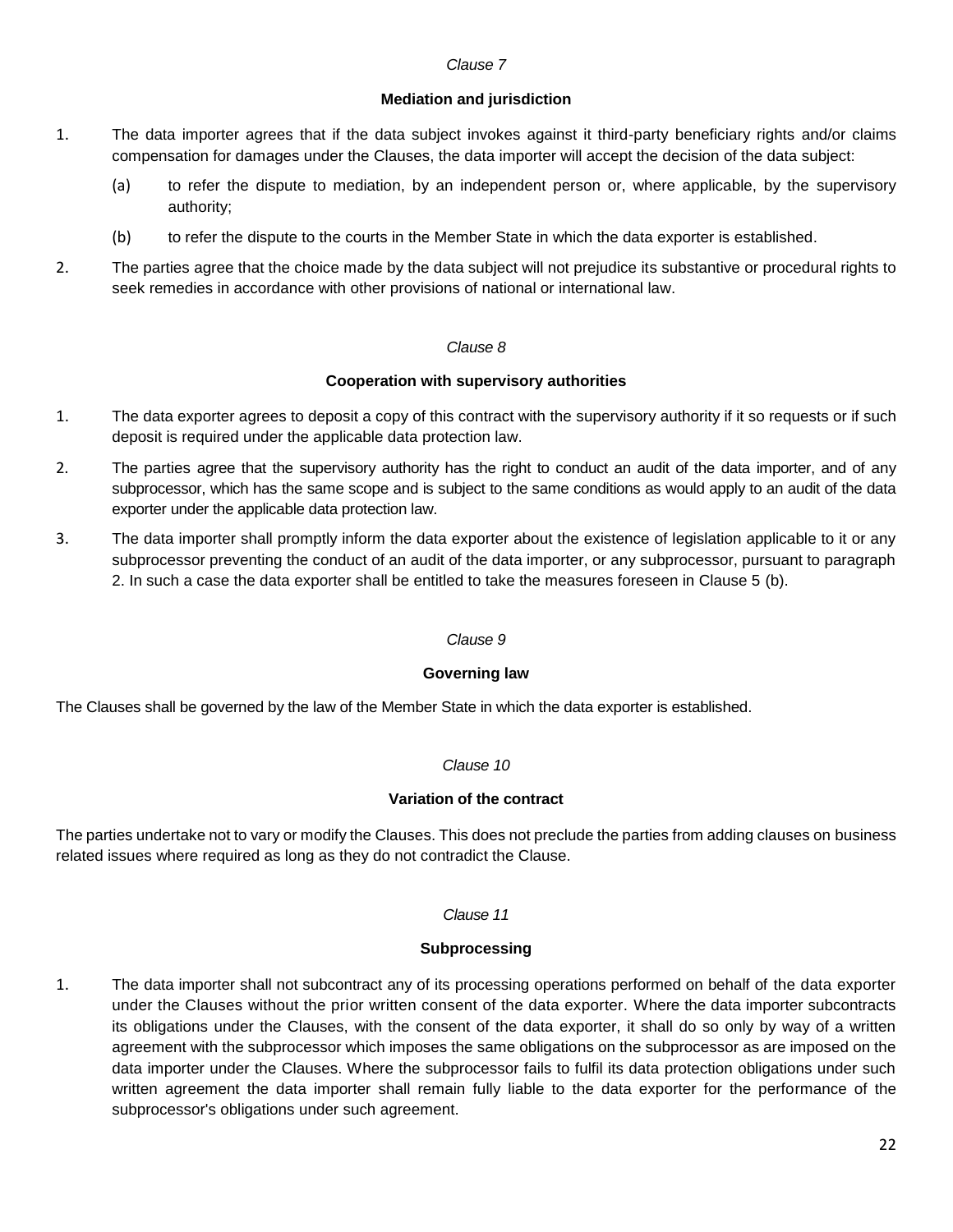- 2. The prior written contract between the data importer and the subprocessor shall also provide for a third-party beneficiary clause as laid down in Clause 3 for cases where the data subject is not able to bring the claim for compensation referred to in paragraph 1 of Clause 6 against the data exporter or the data importer because they have factually disappeared or have ceased to exist in law or have become insolvent and no successor entity has assumed the entire legal obligations of the data exporter or data importer by contract or by operation of law. Such third-party liability of the subprocessor shall be limited to its own processing operations under the Clauses.
- 3. The provisions relating to data protection aspects for subprocessing of the contract referred to in paragraph 1 shall be governed by the law of the Member State in which the data exporter is established.
- 4. The data exporter shall keep a list of subprocessing agreements concluded under the Clauses and notified by the data importer pursuant to Clause 5 (j), which shall be updated at least once a year. The list shall be available to the data exporter's data protection supervisory authority.

### **Obligation after the termination of personal data processing services**

- 1. The parties agree that on the termination of the provision of data processing services, the data importer and the subprocessor shall, at the choice of the data exporter, return all the personal data transferred and the copies thereof to the data exporter or shall destroy all the personal data and certify to the data exporter that it has done so, unless legislation imposed upon the data importer prevents it from returning or destroying all or part of the personal data transferred. In that case, the data importer warrants that it will guarantee the confidentiality of the personal data transferred and will not actively process the personal data transferred anymore.
- 2. The data importer and the subprocessor warrant that upon request of the data exporter and/or of the supervisory authority, it will submit its data processing facilities for an audit of the measures referred to in paragraph 1.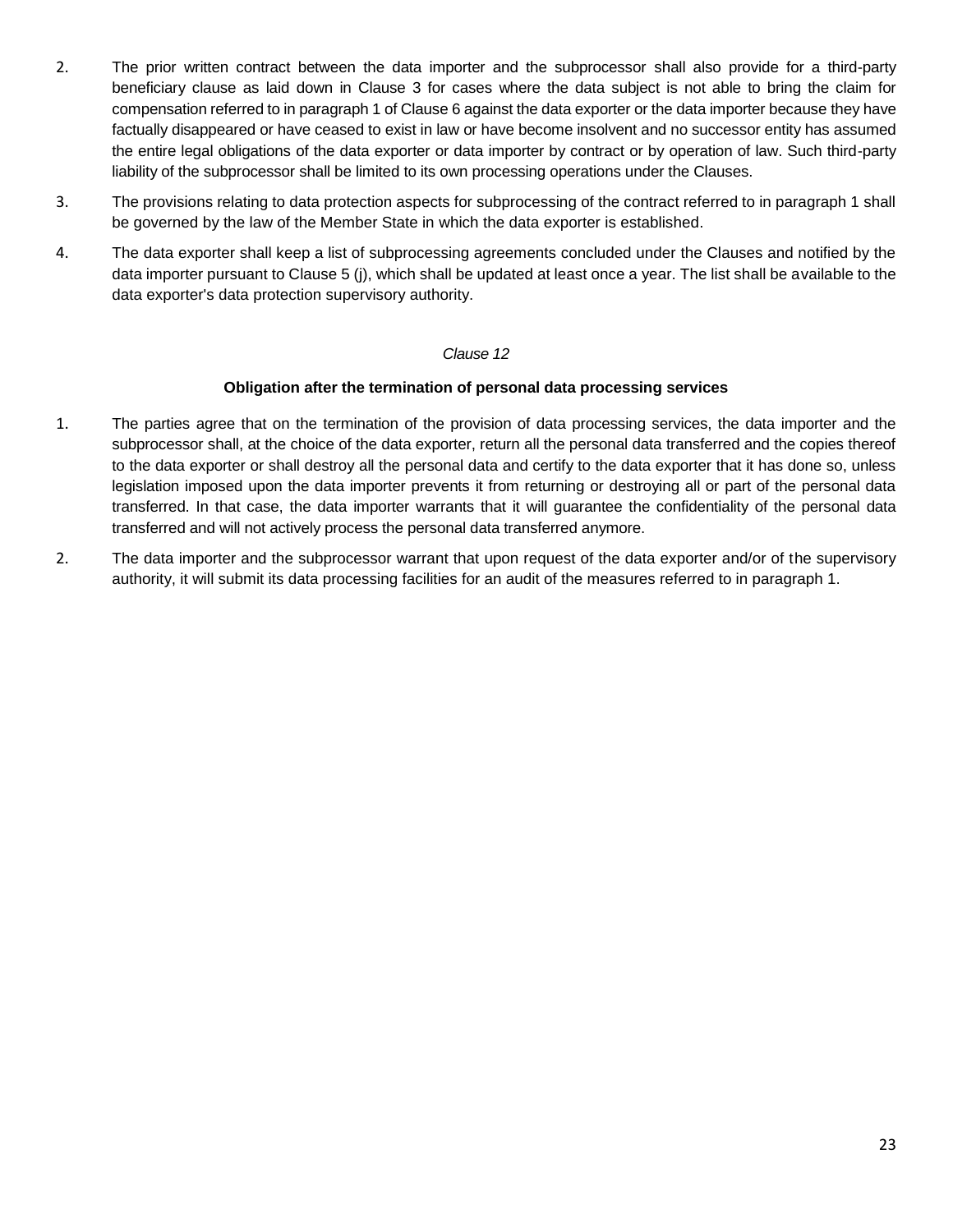## **APPENDIX 1 TO THE STANDARD CONTRACTUAL CLAUSES**

### **Data exporter**

The data exporter is the entity identified as "Data Controller" in the DPA.

### **Data importer**

The data importer is the entity identified as "Sizmek" in the DPA.

### **Data subjects**

Data subjects are described in Schedule A to the DPA.

### **Categories of data**

The personal data is described in Schedule A of the DPA.

### **Processing operations**

The personal data transferred will be subject to the following basic processing activities: The processing operations are described in Schedule A of the DPA.